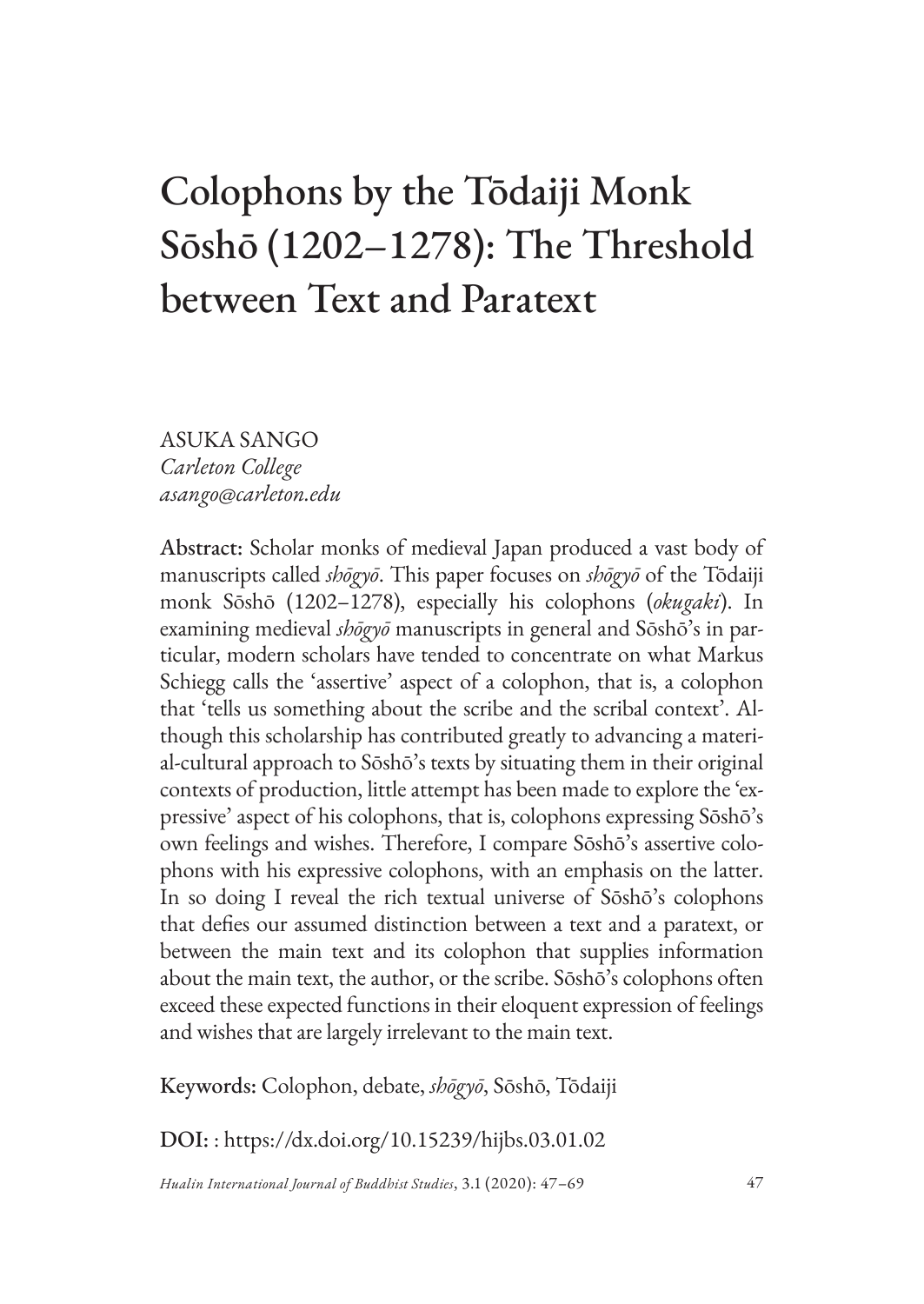#### 48 ASUKA SANGO

Scholar monks of medieval Japan produced a vast body of manu-<br>
scripts called *shōgyō* 聖教,<sup>1</sup> many of which were the products of their scholarly activities; these include notations and commentaries on *sūtra*, *Vinaya*, and *śāstra* (*shoshaku* 疏釈); debate scripts (*rongisō* 論義草); debate records (*mondōki* 問答記); excerpts (*shōmotsu* or *shōmono* 抄物); and written records of oral transmissions (*kikigaki* 聞書).2 This paper focuses on one such scholar monk from thirteenth-century Japan, the Tōdaiji 東大寺 monk Sōshō 宗性 (1202– 1278). Throughout his life, Sōshō produced over two hundred titles covering multiple schools, topics, and genres of Buddhism. Written in *kanbun kundoku* style (classical Chinese with Japanese reading marks) and preserved in their original manuscript form, many of his texts have been designated as Important Cultural Properties (*jūyō bunkazai* 重要文化財) in Japan.3 As I have argued elsewhere, despite the extraordinary volume of his oeuvre, Sōshō has received less attention than he deserves from modern scholars partly because he 'copied' (*shosha* 書写) and 'excerpted' (*shōshutsu* 抄出), but did not author most of these texts. In other words, the copyist Sōshō's textual scholarship lacks the modern notion of 'authorship', which

<sup>&</sup>lt;sup>1</sup> 'Sacred work' is the translation of the term  $sh\bar{o}g\gamma\bar{o}$  by Brian Ruppert, who is a pioneer of the study of *shōgyō* in English-language scholarship. See his 'A Tale of Catalogs and Colophons'.

<sup>2</sup> Nagamura, *Chūsei jiin shiryōron*, 56.

<sup>3</sup> The Tōdaiji Toshokan (Tōdaiji Library) in Nara has the original copies of Sōshō's texts, and the Shiryō Hensanjo (Historiographical Institute) at the University of Tokyo has photographed copies of most of them. The photographed copies were produced in 1968–1971. See Kuwayama, Hariu, and Takazawa, 'Tōdaiji Toshokan shozō Sōshō Shōnin kankei tenseki chōsa, satsuei', 142. According to the Agency for Cultural Affairs, 99 handscroll volumes and 347 bound books produced by Sōshō have been designated as Important Cultural Properties. See Bunkachō (Agency for Cultural Affairs), 'Tōdaiji Sōshō hitsu shōgyō narabini shōroku bon, 214 shu'. I would like to thank the Historiographical Institute for the access to the photographed copies of Sōshō's texts, as well as Professor Kikuchi Hiroki of the Historiographical Institute and Professor Minowa Kenryō of the Tokyo University for their guidance on my research on this material.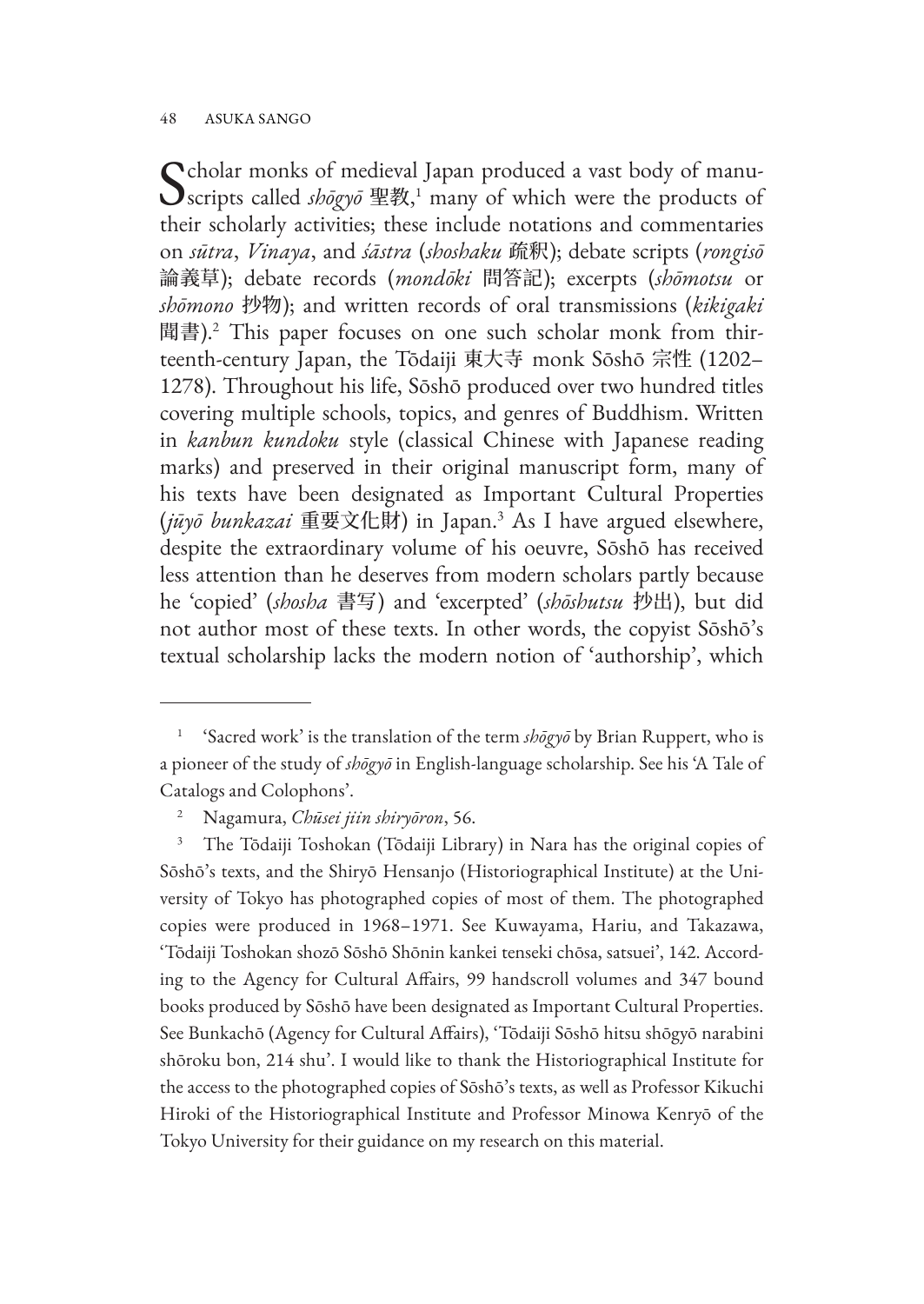presumes an individual 'author' who creates and therefore owns a unified body of original writings called a 'book'.4

While my larger work examines Sōshō's manuscripts as the whole, here I focus specifically on his colophons (*okugaki* 奥書). In examining medieval *shōgyō* manuscripts in general and Sōshō's in particular, modern scholars tend to concentrate on the 'assertive' aspect of a colophon, that is, a colophon that 'tells us something about the scribe and the scribal context', as defined by Markus Schiegg in his study of colophons of early medieval Europe.<sup>5</sup> Although this scholarship has contributed greatly to advancing a material-cultural approach to Sōshō's texts by situating them in their original contexts of production, little attempt has been made to explore the 'expressive' aspect of his colophons, that is, colophons expressing Sōshō's own feelings and wishes.6 The following analysis therefore compares Sōshō's assertive with his expressive colophons, with an emphasis on the latter. In so doing it reveals the rich textual universe of Sōshō's colophons

I discussed this issue in my paper for the Conference on Buddhist Manuscript Cultures, Princeton University, January 2017, titled, 'The Power of Copying and the Materiality of Learning'. As Mark Dennis rightly points out in his study of Prince Shōtoku's *Shōmangyō-gisho*, pages 1–46 in this special issue, although the question of authorship is a valid historical inquiry, it tends to obscure the importance of material cultural approach to texts, which would require us to analyze texts in their social and historical contexts. George Keyworth's article, 'Glosses in Chinese and Japanese on Manuscript editions of Yijing's Translation of the *Suvarṇabhāsottama-sūtra* from Dunhuang and Japan', originally presented to the manuscript conference held at Cambridge in the summer of 2018, and to be included in a volume on East Asian religious manuscripts, exemplifies such an approach by exploring the practices of reading and copying Buddhist scriptures at the Japanese Matsuo shrine during the twelfth century and after. These are the issues that I hope to explore more fully in my future work.

<sup>5</sup> Schiegg, 'Scribes' Voices', 140. Schiegg argues that in terms of functionality, there are four different types of colophons: assertive, expressive, directive, and declarative. Following his typology, I focus here on the first two.

<sup>6</sup> Schiegg, 'Scribes' Voices', 140.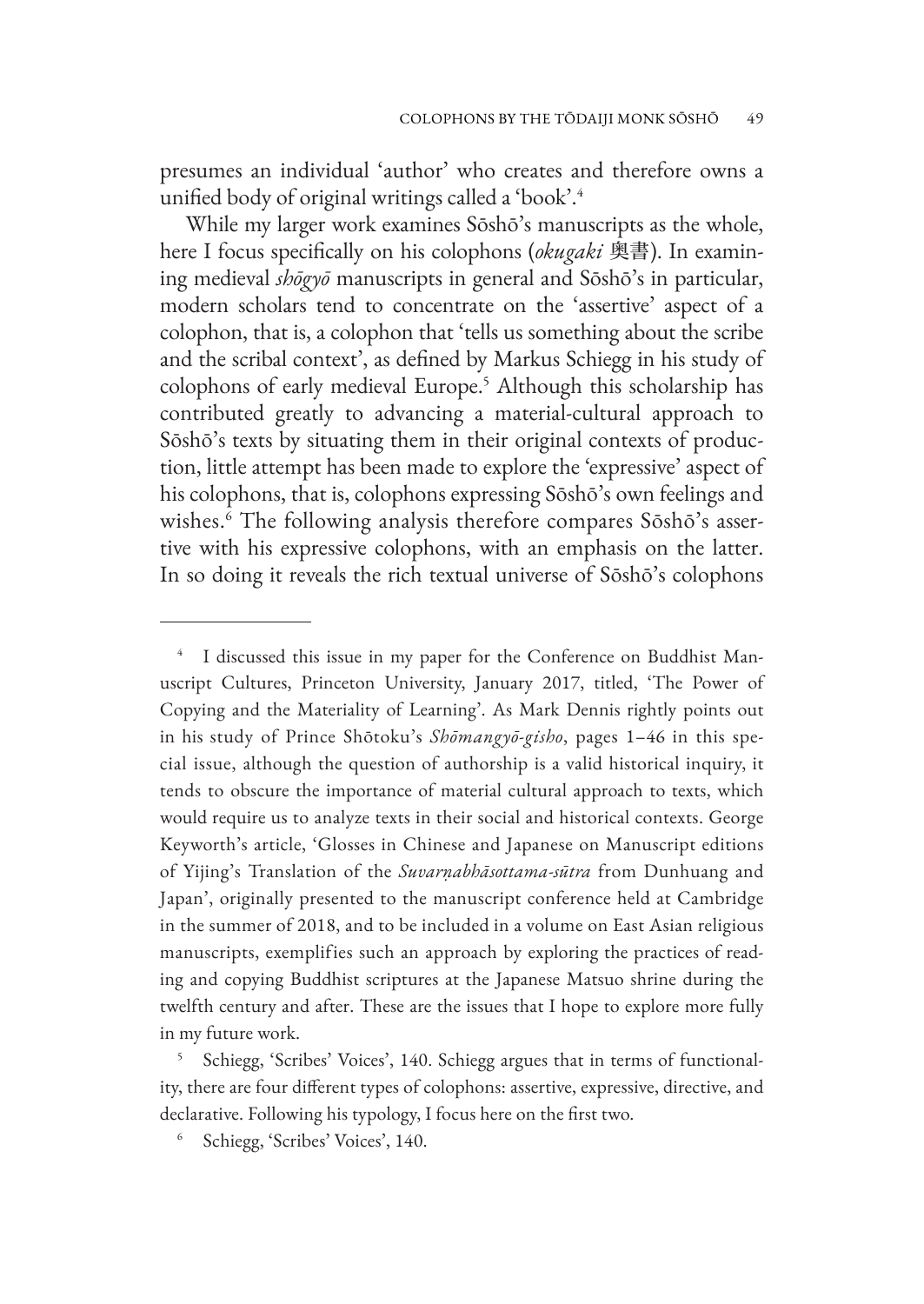that defies our assumed distinction between a text and a paratext, or between the main text that is copied and its colophon that supplies information about the main text, the author, or the scribe. In fact, Sōshō's colophons often exceed these expected functions in their eloquent expression of feelings and wishes that are largely irrelevant to the main text.

## Sōshō's Colophons: Formal and Contextual Quality

In terms of formal quality, Sōshō's colophons usually follow the conventions of premodern Japanese manuscripts. Sōshō produced bound books (*sasshibon* 冊子本) and handscrolls (*kansubon* 巻子 本), both of which were common formats of premodern Japanese manuscripts. A bound book was bound on the right-hand side, while a handscroll consisted of sheets of paper glued together in sequence, creating a horizontally long piece of paper on which to write. In either format, one wrote vertically from top to bottom, and from right to left. A colophon was added at the end, and was usually indented to distinguish it from the main text.

A colophon was written at the time when the author, editor, or scribe originally created the text. Then when someone else later copied the text, the copier would usually copy the existing colophon(s) and add a new one. When a text was not copied but transmitted from one person to another (usually from a master to his disciple, as we will see later), the transmitter also added a colophon. Thus, a manuscript could bear multiple colophons written by different individuals at different times. As I have discussed elsewhere, this challenges the modern view of the author as an individual who creates and owns a unified body of text. Rather, in this case a manuscript constitutes a non-unified textual space that could involve multiple 'authors' over the course of time.<sup>7</sup>

The length of a colophon varied. For example, the colophon of the

Sango, 'Power of Copying'. As Foucault famously asked, 'If an individual were not an author, could we say that what he wrote, said, left behind in his papers,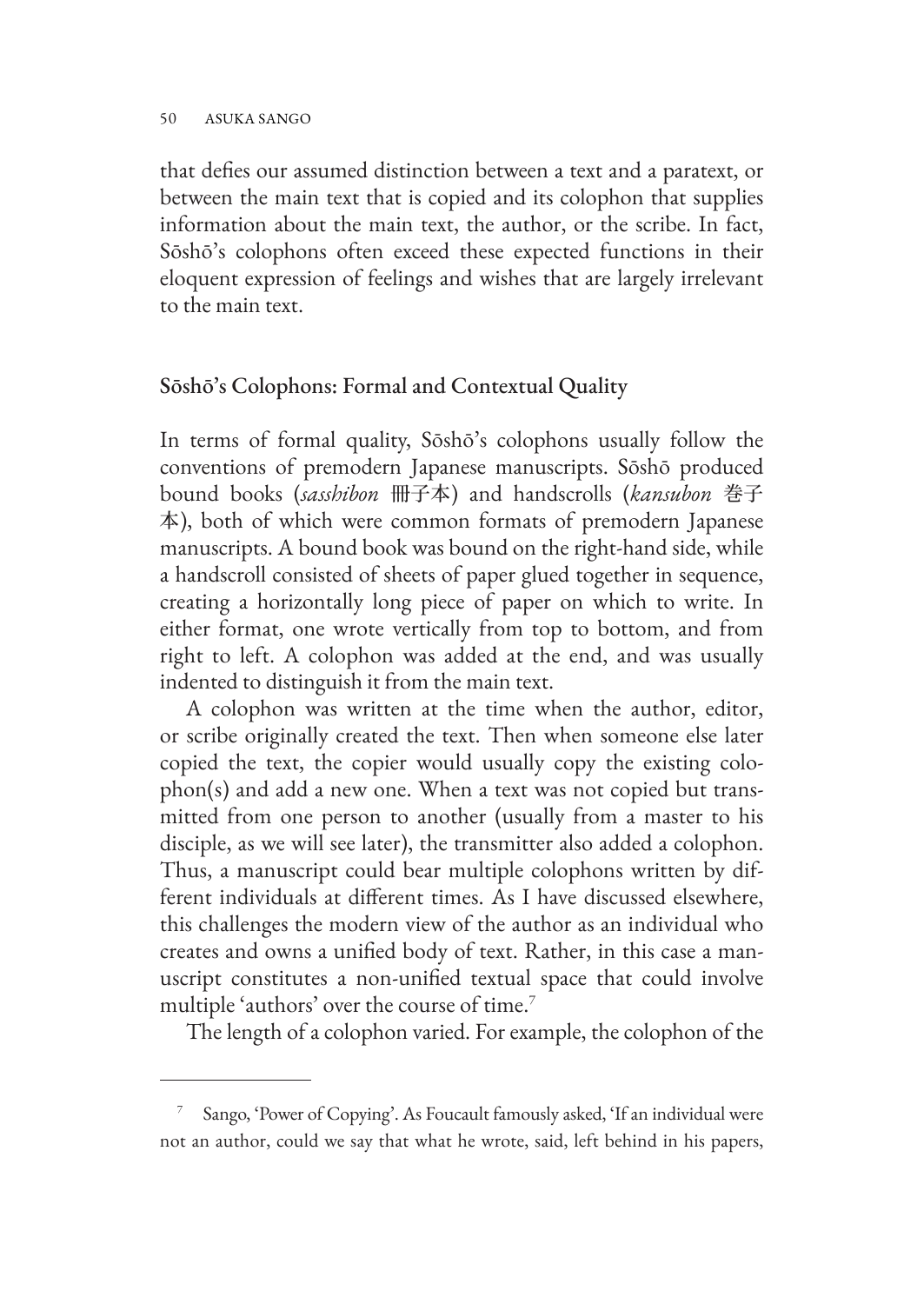*Daijō-e gimon rongi shō* 大乗会疑問論義抄 [Questions Discussed at the Mahāyāna Assembly] is very short for Sōshō. It simply states:<sup>8</sup>

I finished excerpting this text around the time of the monkey [i.e., between 3 p.m. and 5 p.m.] on the seventeenth day of the twelfth month of the first year of the Jōō 貞応 era [1222] at the Chūin 中 院 of Tōdaiji. [I composed this text] for this year's Daijō-e 大乗会at Hosshōji 法勝寺 and the Hokke-e 法華会 at Enshūji 円宗寺. Those who will read this later [*kōran no tomogara* 後覧之輩] should feel pity [*awaremu beshi* 可哀] [for this is poorly composed].

Thus, here Sōshō succinctly provides the date and place of composition and the reason the text was composed (i.e., to prepare for the Buddhist rituals held at Hosshōji and Enshūji in that year). Then, after concluding with a formulaic expression of humbleness, which recurs in many of his colophons, Sōshō states his disciplinary specialization ('Kegon shū' 華厳宗) and his temple affiliation ('Tōdaiji' 東大 寺), and then signs his name, followed by his secular age ('age twenty years') and his dharma age ('nine years [since being ordained]').<sup>9</sup>

Thus, even this short colophon provides quite a bit of biographical information about Sōshō. In fact, Sōshō wrote several hundred colophons, many of which are much longer than this one. Sōshō himself left no autobiography. Also, although Sōshō copied and edited many texts, he authored very few. But from his colophons we can learn quite a bit about his life and scholarship.

Sōshō was born in 1202 the son of a middle-ranking Fujiwara aristocrat and entered Tōdaiji temple at age thirteen, where he started his study of the Kegon shū, the main discipline of Tōdaiji, under the tutelage of Bengyō 弁暁 (1139–1202). In the following year, he started regularly attending the Kusha Sanjikkō 倶舎三十

or what has been collected of his remarks, could be called a work?' See Foucault, 'What is an Author?', 207.

<sup>8</sup> *Daijō-e gimon rongi shō*; Hiraoka, *Tōdaiji Sōshō Shōnin no kenkyū narabini shiryō*, vol. 1, 301–02.

<sup>9</sup> *Gerō* 夏﨟. See Nakamura, *Kōsetsu Bukkyōgo daijiten*, 1: 389c.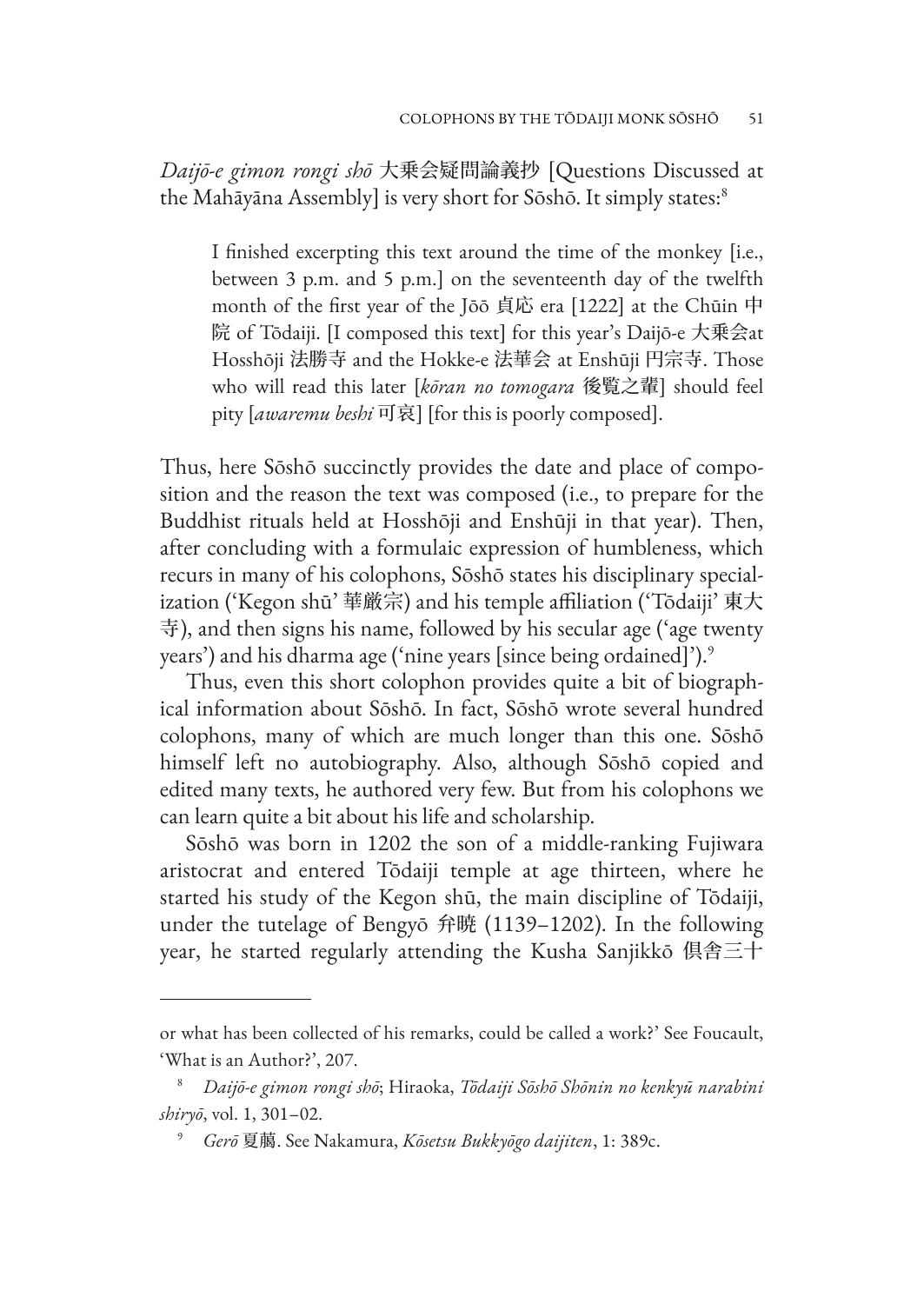講 held at Tōdaiji, that is, a public debate (*rongi-e* 論義会) held within the Tōdaiji temple to discuss the *Abhidharmakośa bhāṣya*. 10 This marked the beginning of his writing career, as he began both to write down what he learned in preparing for and regularly participating in the Kusha Sanjikkō and to copy the relevant texts produced by other monks. Whereas this was a debate held within Tōdaiji, in Sōshō's time there was also a series of state-sponsored debates, such as the Daijō-e and the Hokke-e mentioned in Sōshō's colophon for the *Daijō-e gimon rongi shō*, that elite scholar monks would attend in seeking both academic recognition and monastic promotion.11 Throughout his life, Sōshō was repeatedly invited to these state-sponsored debates, as a result of which he eventually gained a position in the Sōgō 僧綱 (Office of Monastic Affairs) in 1241, and was later appointed head of the Kegon school in 1246 and of Tōdaiji in 1260. Given his modest birth, Sōshō's career presents an example of a scholar monk who advanced his position based largely on his own merits.

 Sōshō's success as an elite scholar monk also contributed to his academic accomplishments. Not only did he advance his scholarship through copying texts to prepare for state-sponsored debates, but he also met scholar monks of other temples at these debates, such as the Enryakuji 延暦寺 monk Chien 智円 (dates unknown) as well as the Kōfukuji 興福寺 monks Kakuhen 覚遍 (dates unknown) and Ryōhen 良遍 (1196–1252). They in turn trained Sōshō in their own areas of specialty—Chien taught him Tendai 天台 teachings, while Kakuhen and Ryōhen taught him Hossō 法相 teachings—while allowing him to copy some of their texts. This is how Sōshō was able to become an interdisciplinary scholar of Buddhism.

Indeed, even a cursory look at Sōshō's scholarship reveals its incredible breadth. His manuscripts encompass the schools of Kusha

<sup>10</sup> There are two Chinese translations of *Abhidharmakośa bhāṣya*: Xuanzang's (d. 664) *Apidamo jushe lun* (*T* no. 1558, 29: 1a–159b) and Paramārtha's (499–569) *Apidamo jushe shilun* (*T* no. 1559, 29: 161a–310c).

<sup>&</sup>lt;sup>11</sup> For further discussion of such debates, see my 'Buddhist Debate in Medieval Japan'.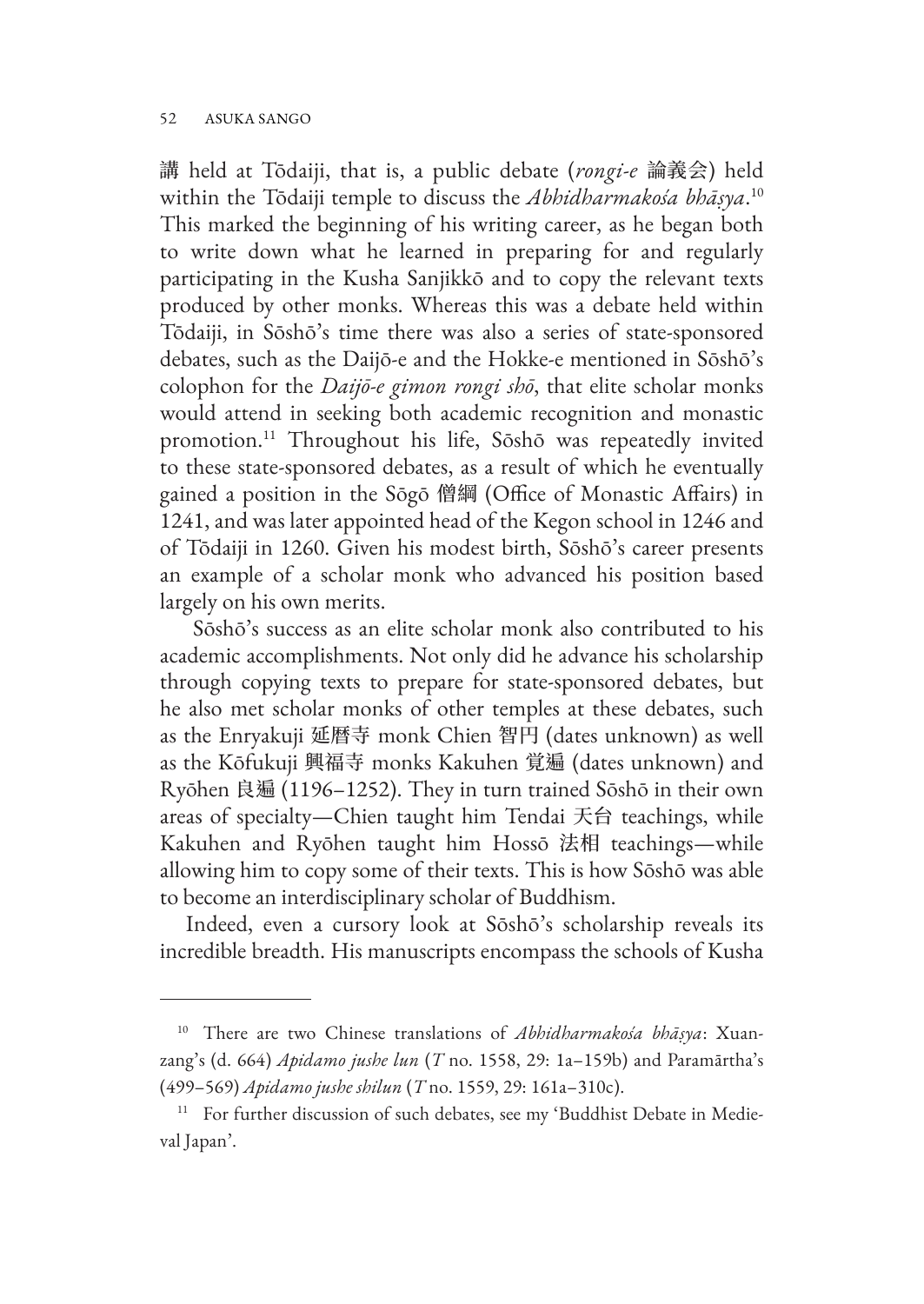俱舎, Hossō, Tendai, Kegon, and Ritsu 律, as well as the topics of *inmyō* 因明 (Skt. *hetu-vidyā*) and the *Lotus Sūtra*, and the genres of prayer (*gammon* 願文) and hagiography. Revered as an erudite scholar, Sōshō also trained many talented young monks, the most famous of whom was the Tōdaiji scholar monk Gyōnen 凝然 (1240–1321), the renowned author of the *Hasshū kōyō* 八宗綱要 (*The Essentials of the Eight Schools*).12 Thus his colophons suggest that for Sōshō, textual production was a central means of learning through which he studied not only the Kegon but also other major disciplines of Japanese Buddhism.

#### Sōshō's Colophons Both Assertive and Expressive

In addition to providing rich biographical details of his life as a scholar monk, Sōshō's colophons are also a treasure trove of historical information concerning larger monastic society, and especially the intellectual, social, political, and devotional aspects of the life of elite scholar monks. For example, the colophons for the *Myōhonshō* 明本抄 (*The Essentials of Buddhist Logic*) demonstrate Sōshō's efforts to study *inmyō*. 13 Often called 'Buddhist logic', *inmyō* is the study of epistemology and logical reasoning. In Sōshō's time, the *Myōhonshō*, composed by the renowned *inmyō* scholar Jōkei 貞慶 (1155–1213), a Hossō monk of Kōfukuji, was known among scholar monks as 'the most esoteric text about *inmyō*', as Sōshō called it.14 As he himself described in his colophon for the first volume of this work, the then twenty-two

<sup>12</sup> For more discussion of Gyōnen's life and thought, see Blum, *The Origins and Development of Pure Land Buddhism*; Green and Mun, *Gyōnen's Transmission of the Buddha Dharma in Three Countries*.

<sup>13</sup> Hiraoka, *Tōdaiji Sōshō Shōnin no kenkyū narabini shiryō*, vol. 2, 460–78. *Myōhonshō* survives in both the handscroll and bound-book formats. The current study uses the handscroll version, which is a twelve-volume work, though the third volume is missing and there are two copies of the twelfth.

<sup>14</sup> *Myōhonshō*; Hiraoka, *Tōdaiji Sōshō Shōnin no kenkyū narabini shiryō*, vol. 2, 460.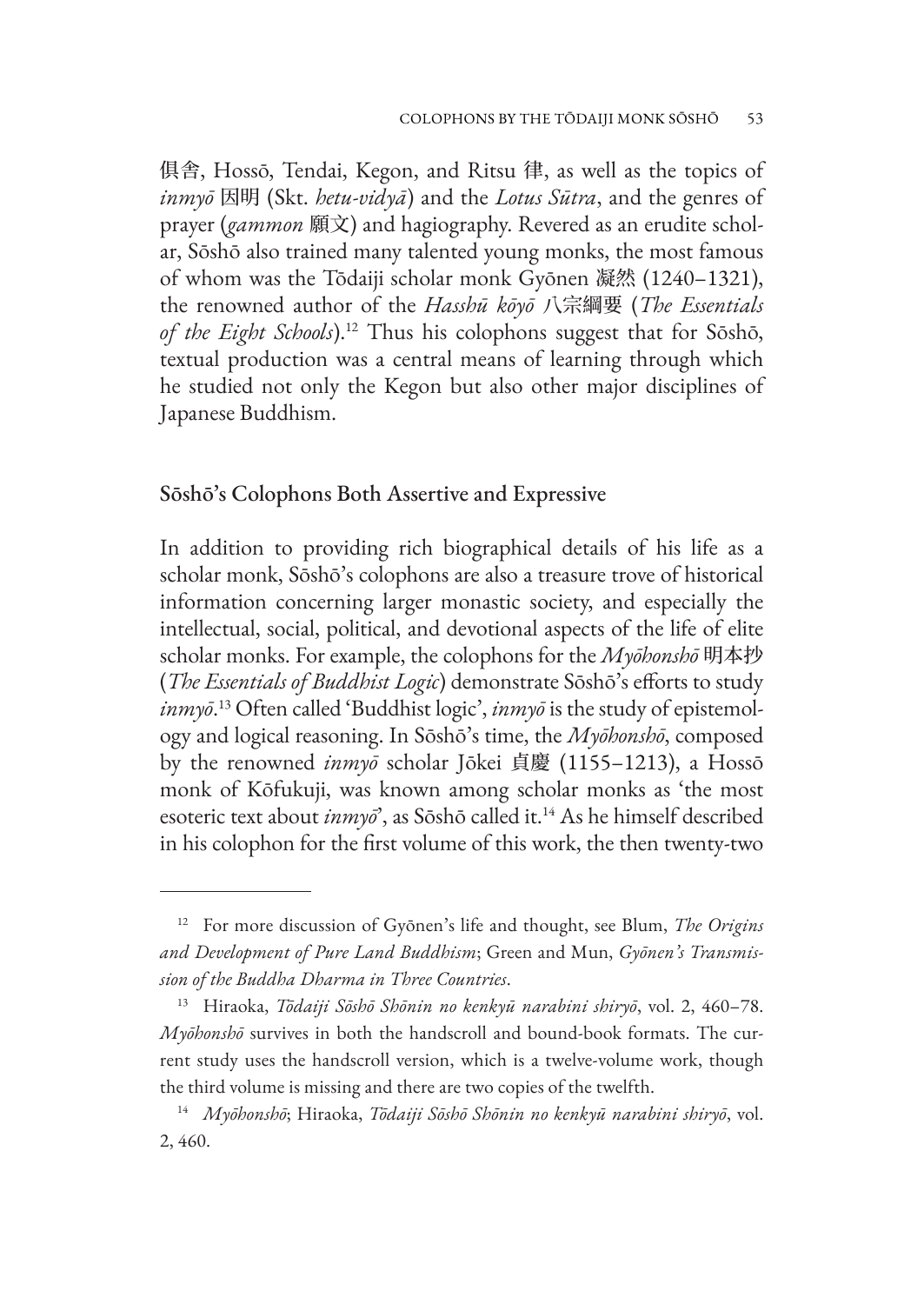year old Sōshō 'became the disciple of Kakuhen' in 1225. Then, after thirty years of industrious study, Sōshō finally received 'permission to copy all thirteen volumes [of the *Myōhonshō*]' from Kakuhen.15

In the same colophon, Sōshō also stressed the hidden nature of the *Myōhonshō* by commanding that 'monks of my lineage [i.e., those who belong to Sonshōin 尊勝院, a subtemple of Tōdaiji] must conceal this text [from outsiders]'.16 To this end, Sōshō and subsequent recipients of this secret transmission signed a written agreement (*Myōhonshō sōjō keijō* 明本抄相承契状). An example is Sōshō's disciple Shōzen 聖禅 (b. 1202), who signed the agreement pledging to return the copy of the *Myōhonshō* to Sonshōin after his death.17 In this way, Sōshō limited circulation of the *Myōhonshō* to only the members of his own subtemple.

Originally developed as residential spaces for monks, in medieval times subtemples grew into core institutional units that, although physically located within a temple, enjoyed a considerable degree of political and economic independence. They also served as the centers of the monks' academic activities. For instance, Sonshōin, which Sōshō headed from 1246, was the center of Kegon studies. The secret transmission of the *Myōhonshō* thereby worked to distinguish this subtemple from others as the center of the Kegon discipline; this is the so-called *shishi sōjō* 師資相承—the transmission of cultural and social capital from a master to his disciple. Thus, the practice of writing and transmitting a text had the power to change both social and material reality.<sup>18</sup>

<sup>15</sup> *Myōhonshō*; Hiraoka, *Tōdaiji Sōshō Shōnin no kenkyū narabini shiryō*, vol. 2, 460.

<sup>16</sup> *Myōhonshō*; Hiraoka, *Tōdaiji Sōshō Shōnin no kenkyū narabini shiryō*, vol. 2, 465.

<sup>17</sup> *Myōhonshō*; Hiraoka, *Tōdaiji Sōshō Shōnin no kenkyū narabini shiryō*, vol. 2, 479. It is unclear whether, strictly speaking, there was a master-disciple relationship between Sōshō and Shōzen. According to the colophons of the *Myōhonshō*, Sōshō and Shōzen were the same age (Hiraoka, 461–78). Also, the *Honchō kōsōden* 本朝高僧伝 describes Shōzen as a disciple of the Tōdaiji monk Songen 尊 玄 (dates unknown), and not Sōshō (see *DBZ* 102, 220).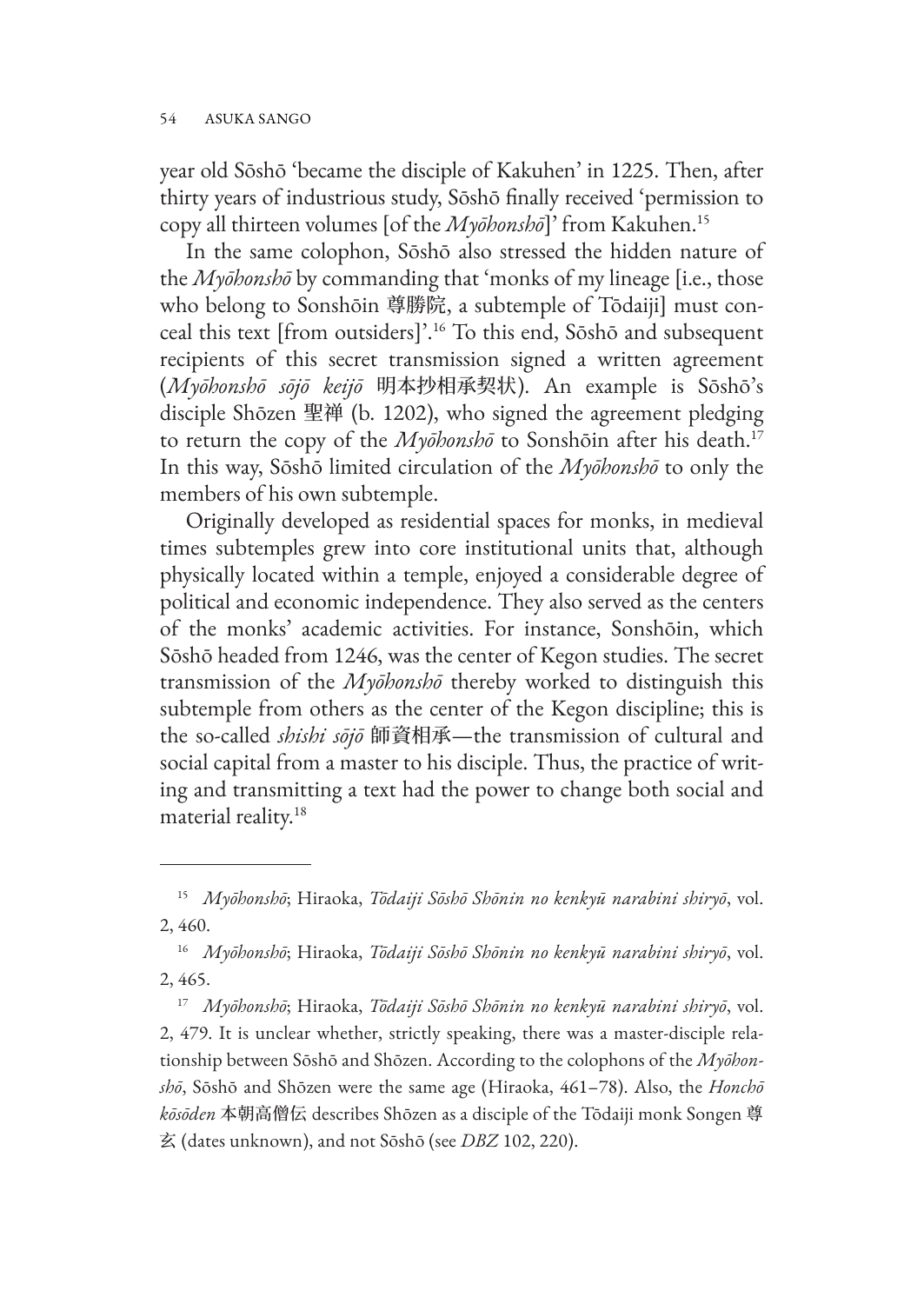The colophons of the *Myōhonshō* accordingly reveal an important aspect of the monastic society of Sōshō's time. In addition, those written by Sōshō in particular eloquently express his feelings and wishes. This explains why, as seen in his colophon for the seventh volume of the *Myōhonshō*, his tends to be much longer than those of others.19 In their colophons, Kakuhen, Sōshō's teacher, and a monk named Inkan 印寛 (dates unknown; probably Sōshō's disciple or grand-disciple) simply provided one or two lines of logistical information, such as the date or place it was copied and their names and ranks. Sōshō, meanwhile, wrote as many as ten lines describing not only such details, but also how this particular volume had already been lent to another monk when he had finished copying all the other volumes the previous year, causing him to wait until this year to copy it, and how he rejoiced at the rare opportunity to form *inmyō kechien* 因明結縁: 20

I have finally finished copying a copy [of the seventh volume of *Myōhonshō*]. I think of this as the memento of my study [of Buddhism] [*shugaku* 修学] in this life. How could it not be a good cause for the achievement of liberation [*tokudatsu* 得脱] in the next life? I respectfully pray that the small merit of my study will enable me to respond to [the opportunity to form] this *inmyō kechien*; that in the evening of the end of this life, I will finally be born in the autumn cloud of the Tuṣita Heaven; and that at the dawn when Maitreya [Miroku 弥勒] descends [to this world to hold] his three assemblies, I will reach the complete understanding based on wisdom [*ege* 慧解] on the top of the dragon-flower tree [blooming] in the spring.

<sup>&</sup>lt;sup>18</sup> I have discussed this issue in greater detail elsewhere. See Sango, 'Buddhist Debate and the Production and Transmission of *Shōgyō* in Medieval Japan'.

<sup>19</sup> *Myōhonshō*; Hiraoka, *Tōdaiji Sōshō Shōnin no kenkyū narabini shiryō*, vol. 2, 468. Kakuhen signed in 1235, Sōshō in 1255, Inkan in 1286.

<sup>20</sup> *Myōhonshō*; Hiraoka, *Tōdaiji Sōshō Shōnin no kenkyū narabini shiryō*, vol. 2, 468. Those who are familiar with Sōshō's handwriting would immediately notice that this colophon was not written by Sōshō himself. He may have asked somebody to copy it for him.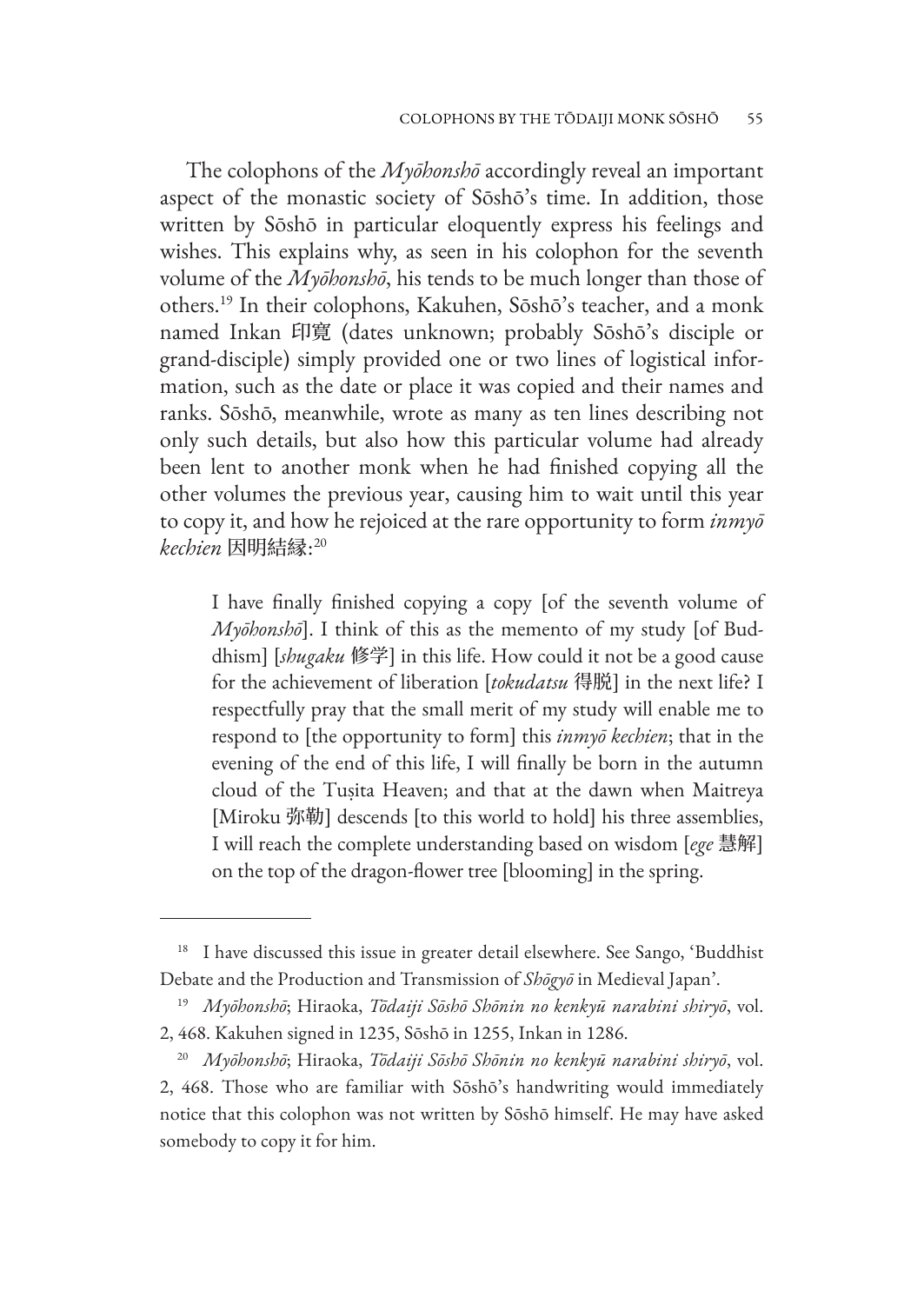Thus Sōshō expresses his excitement at being able to read and copy the text with the expression '*inmyō kechien*'. Used by Sōshō and other transmitters of the *Myōhonshō*, this phrase meant forming a connection (*kechien*) with *inmyō*, which would lead to awakening or a better rebirth. Thus for Sōshō, who committed himself to the worship of the future Buddha Maitreya, *inmyō kechien* was the way to be reborn into Maitreya's Tuṣita Heaven and attend his assembly.<sup>21</sup> In short, for Sōshō, copying the *Myōhonshō* was a devotional act of *kechien*.

Thus, Sōshō's colophons for the *Myōhonshō* are both assertive and expressive; not only does Sōshō explain the context of the text's production and transmission, but he also elaborately and lengthily expresses his deep feelings and wishes related to both his *inmyō* study and Maitreya devotion.

# Sōshō's Colophons Largely Irrelevant to the Text

Sōshō is by no means the only Buddhist author of medieval Japan who wrote expressive colophons. That said, some of Sōshō's are unusual in describing events in his life that have little to do with the texts he copied. This is exemplified, for instance, by his colophon to the *Jijiron shijishō* 地持論指示抄 (Excerpts of the *Bosatsu jijikyō* 菩 薩地持経; Ch. *Pusa dichi jing*; Skt. *Bodhisattvabhūmi sūtra*),<sup>22</sup> dated 1275.

In the eighth month of that year, Sōshō copied this text at Kasagidera 笠置寺, a temple located on Mount Kasagi, about thirtyfour miles southeast of the imperial palace in the Heian capital (present-day Kyōto), and about eight miles northeast of Kōfukuji and Tōdaiji in the old capital of Nara. In Sōshō's time, it was considered the mecca of Maitreya worship. Thus, Sōshō often went to Kasagidera

<sup>&</sup>lt;sup>21</sup> Sōshō repeatedly mentions the rebirth in Maitreya's Tuṣita Heaven in the colophon of the *Myōhonshō*. See Hiraoka, *Tōdaiji Sōshō Shōnin no kenkyū narabini shiryō*, vol. 2, 455–81.

<sup>22</sup> *T* no. 1581, 30: 888a–959b.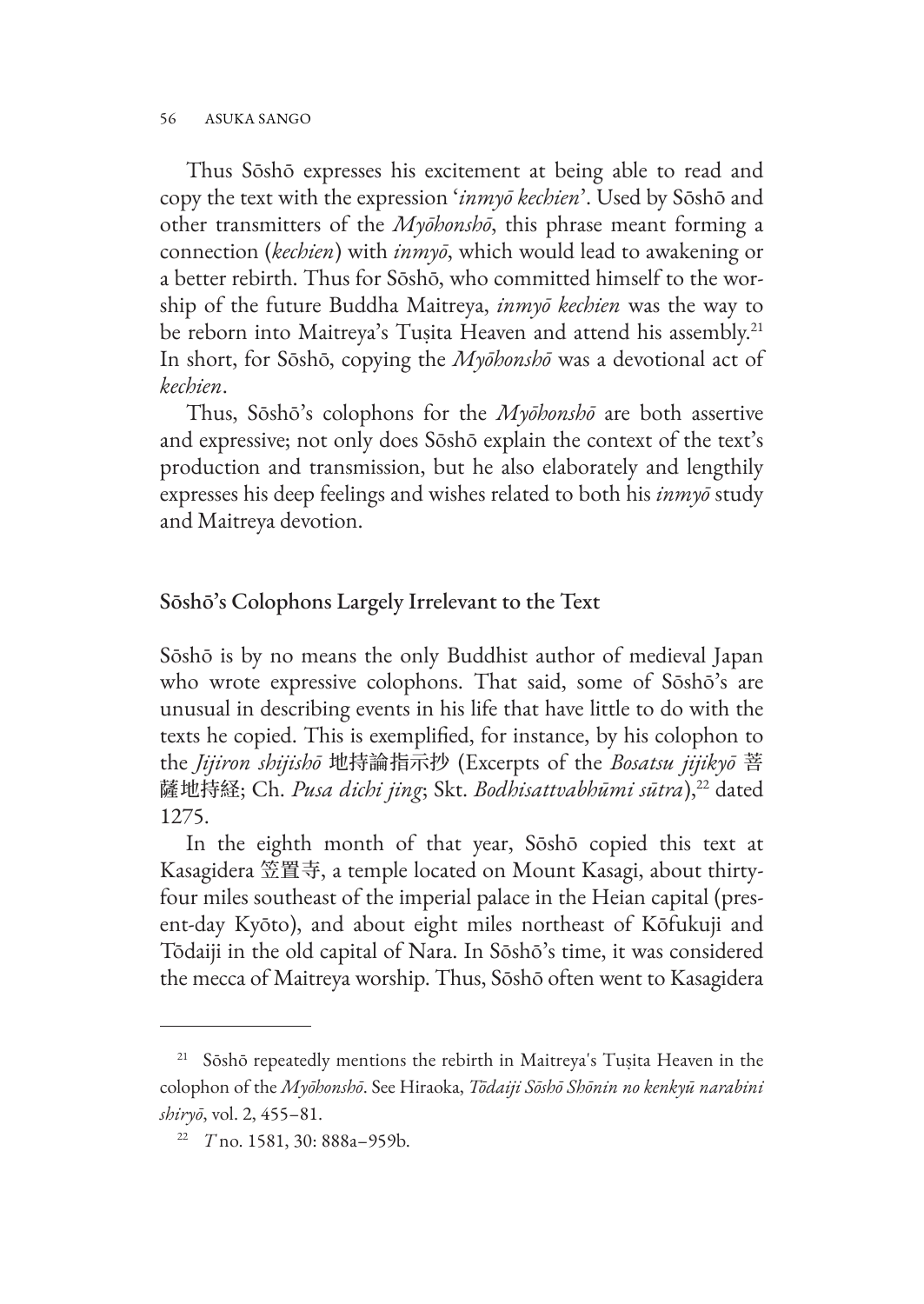to leave behind the busy life of Tōdaiji and focus on his study and practice of Buddhism.

During the time he copied the *Jijiron shijishō*, he was at Kasagidera to mourn the death of his beloved acolyte Rikimyōmaru 力命丸, who had lived with Sōshō for several years.<sup>23</sup> '[He] was murdered for no fault of his own. The sadness makes me speechless'. Having taken care of Rikimyōmaru's cremation and burial, the then seventy-four-year old Sōshō left Tōdaiji to stay at Kasagidera in order to hold the memorial services.

Although he was thus extremely busy and emotionally distraught during this time, Sōshō decided to copy the *Jijiron shijishō* for the reason that 'I had borrowed this book from my original temple [*honji* 本寺; i.e., Tōdaiji], but now that I am abiding by my intention of entering the life of reclusion [*inton* 隠遁] [at Kasagidera], it is no longer useful. Before sending it back to my original temple, I recorded the important parts [*yōsho* 要処]'.24

Thus the main event described here (i.e., the death of Rikimyōmaru) has nothing to do with the content of the main text. Although the colophon still provides the date and place of its original composition, it otherwise does not serve its expected function of describing the original context of the textual production other than to say that he decided to copy the text while mourning Rikimyōmaru's death for an unrelated, rather practical reason (i.e., he wanted to return it soon to Tōdaiji). Indeed, the colophon has less to do with

<sup>23</sup> In the elite monastic community of medieval Japan, an acolyte (*chigo* 稚児) often served a senior monk not only as his close attendant but also as his sexual and romantic partner (cf. Faure, *The Red Thread: Buddhist Approaches to Sexuality*). In fact, throughout his life, Sōshō had multiple acolytes, as evidenced by his *Kindan akuji gonju zenkon seijō shō* 禁断悪事勤修善根誓状抄. This is a collection of vows that Sōshō made in pursuit of good moral conduct while struggling to refrain from immoral deeds such as sexual indulgence. I have discussed this text in detail in 'Sōshō's (1202–1278) *Vows to Refrain from Evils and Practice Good*: A Minority Report of the Precept Revival Movement in Medieval Japan'.

<sup>24</sup> Hiraoka, *Tōdaiji Sōshō Shōnin no kenkyū narabini shiryō*, vol. 3, 154; *Jijiron shijishō*.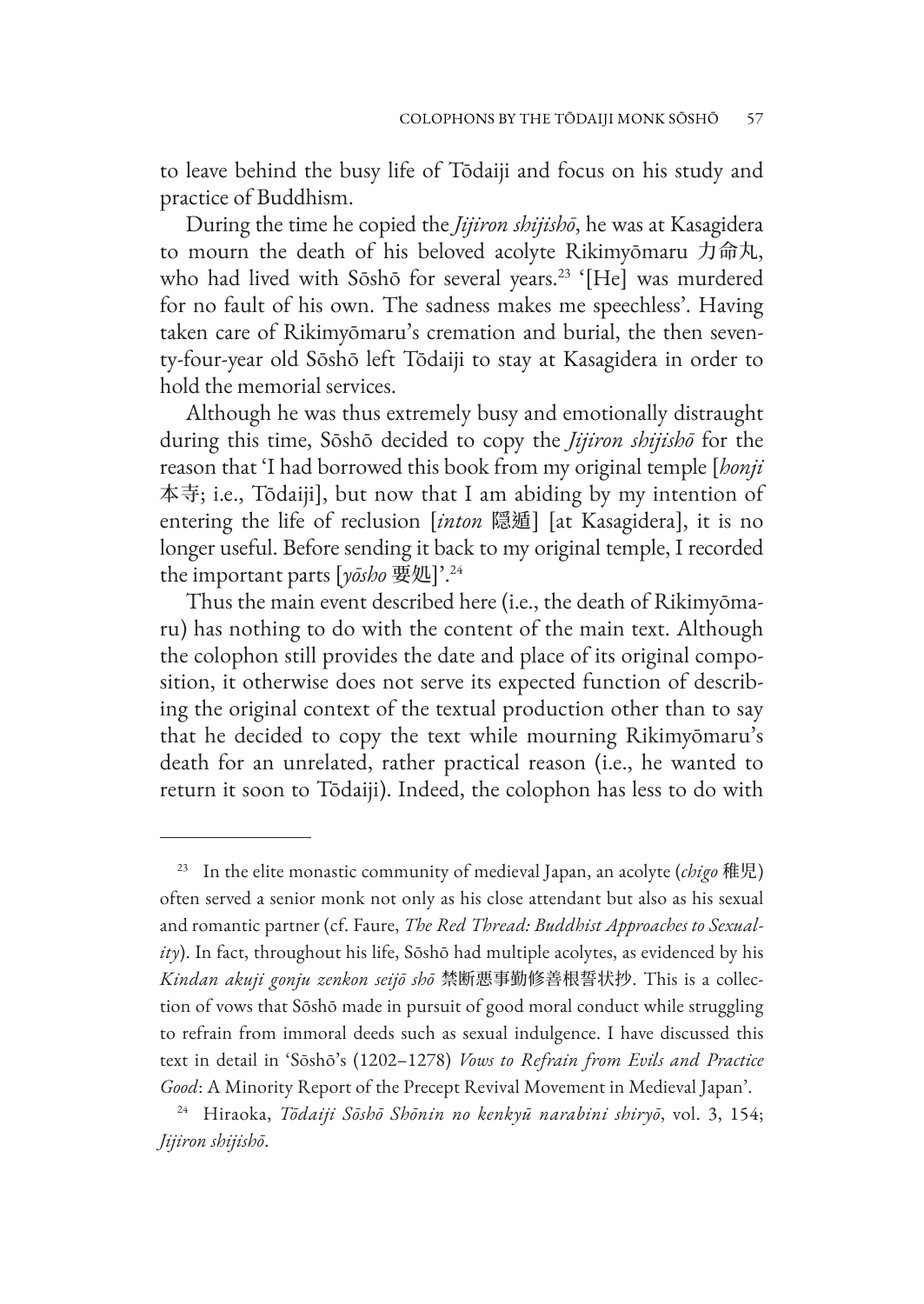the text itself than with what was happening in Sōshō's personal life at the time.

For the rest of the year, Sōshō copied several more texts while remaining in reclusion at Kasagidera and mourning Rikimyōmaru's death. The colophons of all of these texts repeat the same narrative of Rikimyōmaru's unfortunate death and Sōshō's deep sorrow, which have no relation to the texts' content. Interestingly, however, read together these colophons show a process of grief. In the colophons of the texts produced in the eighth and ninth month immediately following the writing of the *Jijiron shijishō*, Sōshō simply related the death of Rikimyōmaru and expressed his grief.25 From the tenth month onward, however, he began to describe his act of copying itself as memorial merit-making for Rikimyōmaru, wishing that 'the merits [produced by copying this text] help him [i.e., Rikimyōmaru] achieve liberation', and that Sōshō and Rikimyōmaru would be reunited in Maitreya's Heaven.<sup>26</sup> It is as though Sōshō had initially been so overwhelmed and consumed by his grief that he could see no purpose in copying texts (although he did so anyway), and yet gradually he came to terms with his loss and began to understand the act of copying itself as merit-making for the deceased.

Even more personal and idiosyncratic are those colophons describing Sōshō's intimate dreams; curiously, these are all colophons of the *Shunka shūgetsu shō* 春華秋月抄, a collection of liturgical texts such as prayers and ritual pronouncements (*hyōbyaku* 表白 or *keibyaku* 啓白) composed by Sōshō himself or by others. This complex text is subdivided with multiple colophons. What follows is an analysis of two sets of colophons to the first volume.

The first set consists of two colophons written in the fourth and fifth months of 1238. Both colophons are physically adjacent, and both are supposed to be related to the preceding text. The second

<sup>25</sup> *Kegon soshi den*; Hiraoka, *Tōdaiji Sōshō Shōnin no kenkyū narabini shiryō*, vol. 3, 154–56.

<sup>26</sup> *Kegon shū kōkun shō* ; Hiraoka, *Tōdaiji Sōshō Shōnin no kenkyū narabini shiryō*, vol. 3, 157–58; and *Kegon shū kōkun shō sō*; Hiraoka, *Tōdaiji Sōshō Shōnin no kenkyū narabini shiryō*, vol. 3, 164.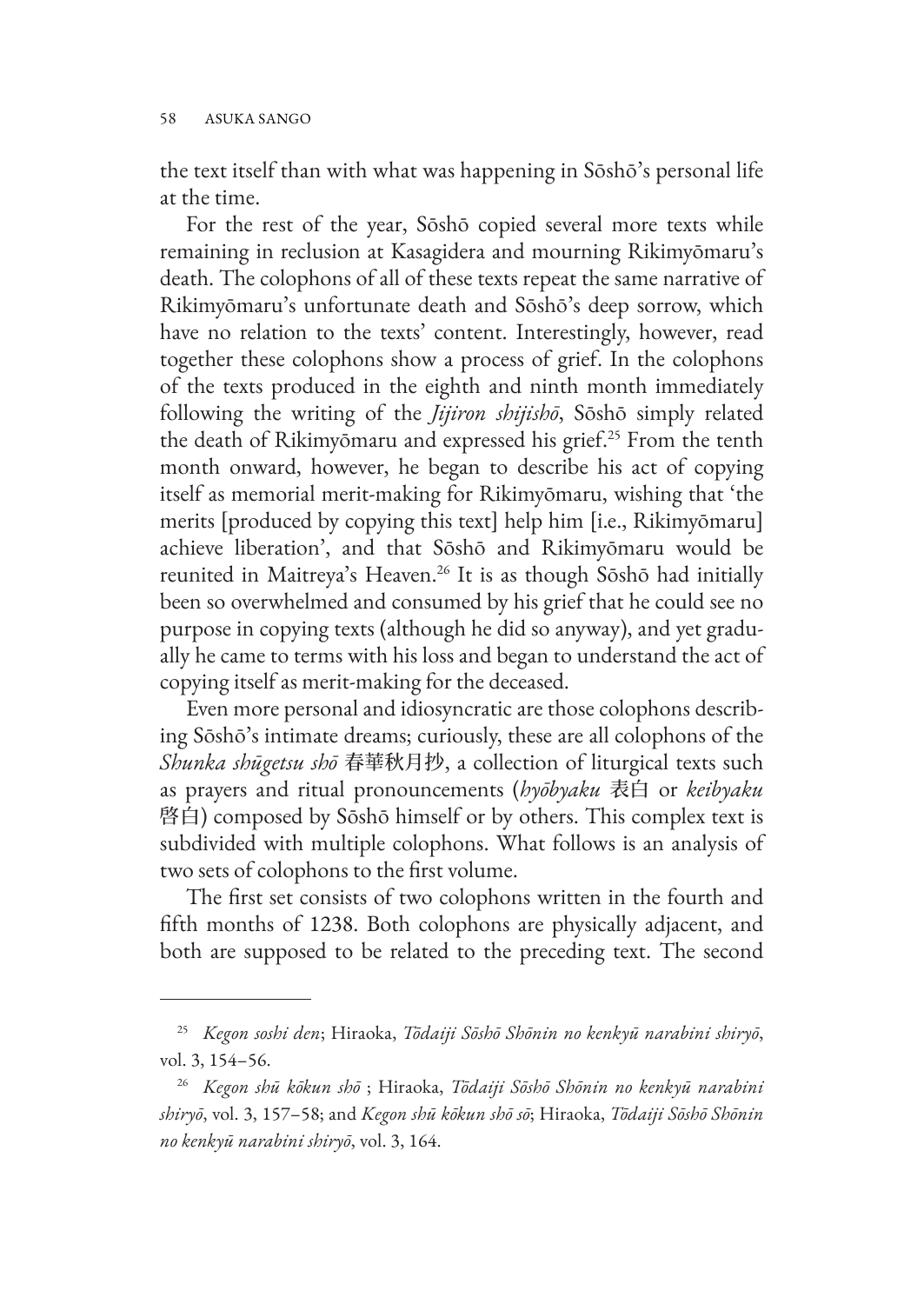one reads like a typical colophon with the date when Sōshō completed the text ('the first day of the fifth month of the fourth year of the Katei 嘉禎 era [1238]'), the place where he completed it ('at the Chūin of Tōdaiji'), and his name. Yet the first one, written the day before the second one (the last day of the fourth month), relates the 'most auspicious dream ever' (*musō no kichimu* 無雙之吉夢) that he had had that night. In his dream his grandmother appeared in order to tell him the whereabouts of the 'vase in which I [i.e., his late grandmother] hid about 300-kan of money'. He rejoiced in this dream, saying, 'I should be pleased; I should be gratified; I cannot but celebrate this'.27 Thus, the second colophon was assertive while the first was expressive, having no relation to the main text itself.

In the second set of colophons, composed three months earlier, Sōshō used the same dual-colophon format. Before the straightforward colophon with the date, the place, and his name is an elaborate, expressive colophon that describes another 'most auspicious dream' he had had the previous day. It was the special day of Maitreya (*ennichi* 縁日), and so Sōshō had kept the eight precepts (*hassaikai* 八 斎戒) and performed the *kōshiki* ritual in praise of Maitreya (Miroku Kōshiki 弥勒講式). That night, Maitreya revealed in Sōshō's dream that Sōshō would surely be blessed with the 'benefits of the two lives [*nise no yaku* 二世之益; i.e., this world and the next]' and 'live up to seventy-three years of age'. Upon hearing this, Sōshō found it 'very difficult to stop tears of joy'.28

Sōshō himself does not explain why he considered the colophons of this particular text, the *Shunka shūgetsu shō*, to be suitable for recording his auspicious dreams. Yet a thread that seems to weave these two expressive colophons together is Sōshō's interest in the 'benefits of the two lives' revealed to him through dreams by either the dead or the divine. Indeed, praying for the 'benefits of the two lives' is a major theme in the genres of prayer and ritual pronounce-

<sup>27</sup> *Shunka shūgetsu shō*; Hiraoka, *Tōdaiji Sōshō Shōnin no kenkyū narabini shiryō*, vol. 2, 4.

<sup>28</sup> *Shunka shūgetsu shō*; Hiraoka, *Tōdaiji Sōshō Shōnin no kenkyū narabini shiryō*, vol. 2, 1.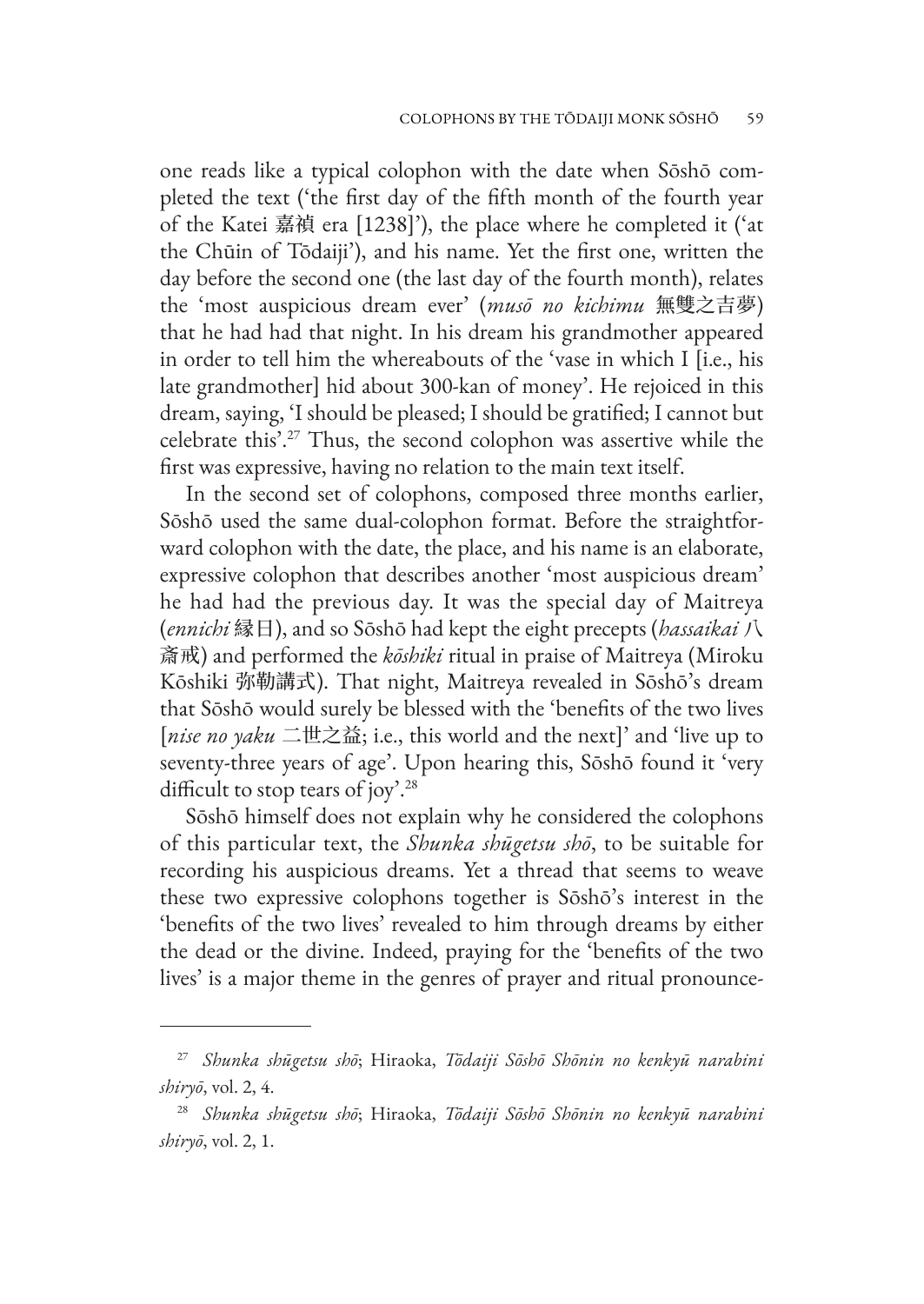ments, on which the main text of the *Shunka shūgetsu shō* focuses. Thus the experience of composing this text may have inspired Sōshō to have these dreams. That said, his reasons both for recording his dreams in these colophons and for separating the expressive from the assertive ones ultimately remain unknown.

Perhaps more importantly, his dream about Maitreya further reveals Sōshō's view of manuscripts, especially colophons. His description of this dream follows in its entirety:<sup>29</sup>

That evening, during the hours of the rabbit [i.e., from 5 a.m. to 7 a.m.], I dreamed the following. I was walking on the peak of a certain mountain. When I looked down, there was a big temple compound encircled by a long fence…. Then the three of us, Sōshō, Jikkō 實弘, and Jōshun 貞舜, together walked to and visited this temple compound. Thereupon, a monk came [to us] while holding a handscroll. Then, as I observed him rolling up [the scroll] from the innermost part [*oku* 奥] to the edge [*hashi* 端], I saw what looked like Sanskrit letters [*bonji* 梵字] written in small script. Then after rolling up [the scroll] to the edge, this monk said, 'I am showing this to you because it says "Sonshōin Minbukyō Tokugō 尊勝院民部卿得業" [i.e., Sōshō's byname]'.30 I, Sōshō, looked at it, and thought that it indeed said so. It seemed to describe my own two lives [*nise* 二世] [i.e., this life and the next]. [Then] I listened to the monk read it aloud. How wonderful was the part about 'Sōshō's practice of good conduct' [*zenkon* 善根]! [He said that] my merit [which would lead me to enlightenment] [*fukubun* 福分] is not nonexistent. In terms of my life expectancy, I will live up to seventy-three years of age. Like snow, [the merit of] my strenuous study has accumulated and filled the two valleys. In this life I attend the place of rituals [i.e., I was fortunate to encounter Buddhism], and in the next life I will achieve the liberation. As I thought [to myself] that this was [indeed] what he was saying, I woke up from my dream. This was the most auspicious

<sup>29</sup> *Shunka shūgetsu shō*; Hiraoka, *Tōdaiji Sōshō Shōnin no kenkyū narabini shiryō*, vol. 2, 2. Also, the draft of this colophon appears on p. 1.

<sup>30</sup> Hiraoka, *Tōdaiji jiten*, 271.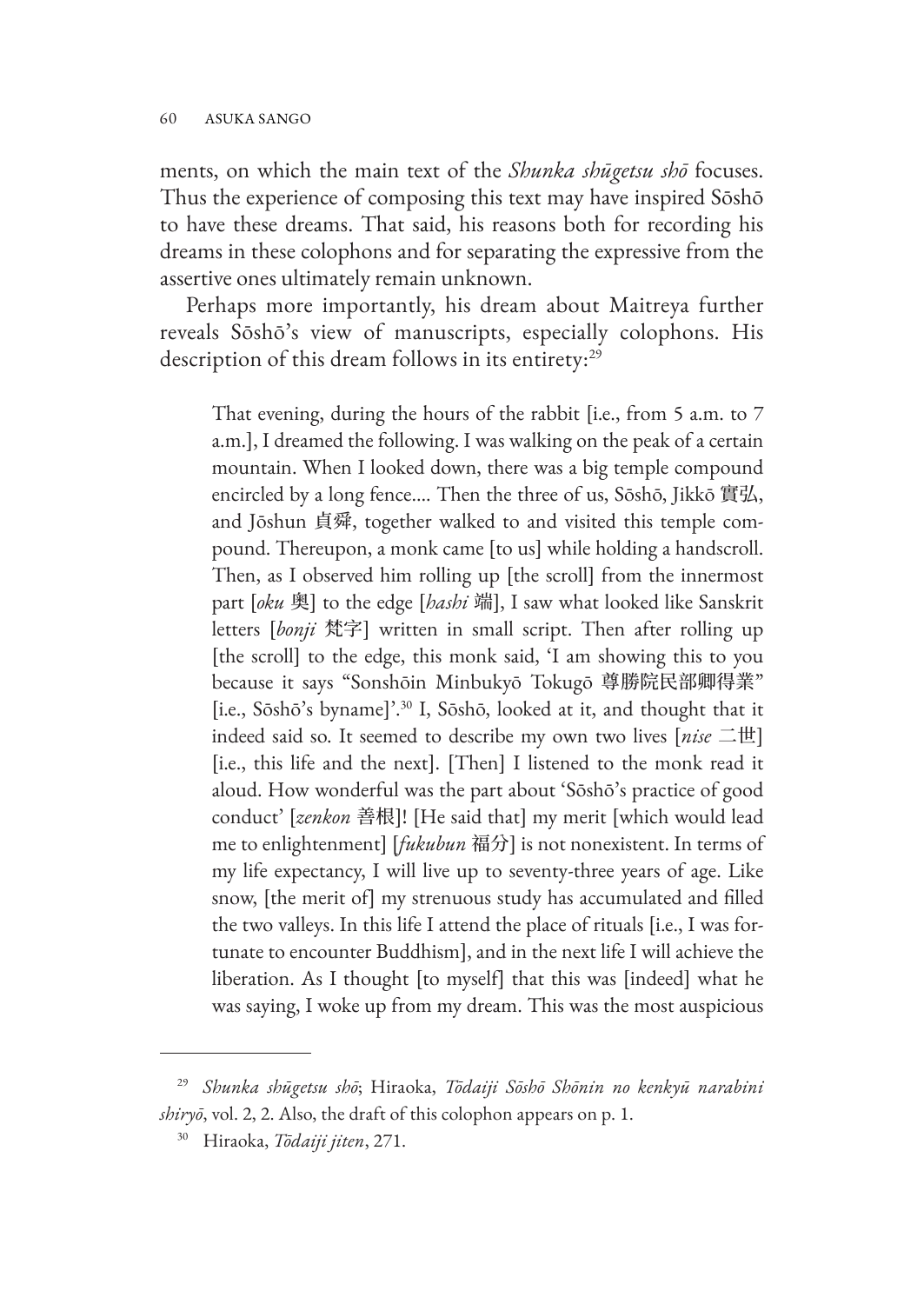dream ever. It was very difficult to stop tears of joy. The heavenly beings who protect the dharma wish to tell me that the Great Sage, Maitreya, will lead [me to his Tuṣita Heaven]. I deeply believe in and worship [Maitreya]. I will completely devote myself [to Maitreya] more than ever, and will never forget. I will receive the benefits of the two lives [*nise no yaku*] as my dream has now revealed.

To understand the full connotation of this dream, especially this mysterious manuscript revealed by the anonymous monk to Sōshō, we must remind ourselves of how a premodern Japanese handscroll was physically structured. As discussed earlier, a handscroll consisted of a number of pages arranged horizontally and glued together. On this long piece of paper, one wrote from top to bottom starting from the right edge, which the monk in Sōshō's dream called the 'edge' (*hashi*).31 To the opposite end—or 'innermost part'—was usually attached a *jiku* 軸, a thin, cylindrical-shaped piece of wood (or other material) slightly longer than the height of the scroll to facilitate its unrolling (opening) or rolling (closing). This opposite end is where one finished writing and added a colophon. Once the scroll was written or read, it would be rolled back up to close it.

In Sōshō's dream, the anonymous monk rolled the scroll back as if to indicate that he had just finished reading it. Then at a quick glance Sōshō saw 'what looked like Sanskrit letters written in small script'.32 In addition to the use of 'Sanskrit letters' (also known as *siddhaṃ*), the uncertainty of his language ('what *looked like*…') generates an aura of secrecy, thereby marking as sacred the scroll itself as well as

<sup>31</sup> For the explanation of *hashi*, as opposed to *oku*, see Satō, *Komonjogaku nyūmon*, 95.

<sup>32</sup> Originating in India and later introduced to China and Japan, *bonji* (Ch. *fanzi*) are letters used to transcribe Sanskrit words (*bongo* 梵語; Ch. *fanyu*). In China, *bonji* or *fanzi* refers to Sanskrit grammar and hermeneutics while being distinguished from its script (*shittan* 悉曇; Ch. *xitan*; Skt. *siddhaṃ*). In Japan, however, the term *shittan* was used to encompass them both, while the term *bonji* was used interchangeably with *shittan*. See Nakamura, *Kōsetsu Bukkyōgo daijiten*, 2:1547b–c; and Nakamura et al., eds., *Iwanami Bukkyō jiten*, 367, 749.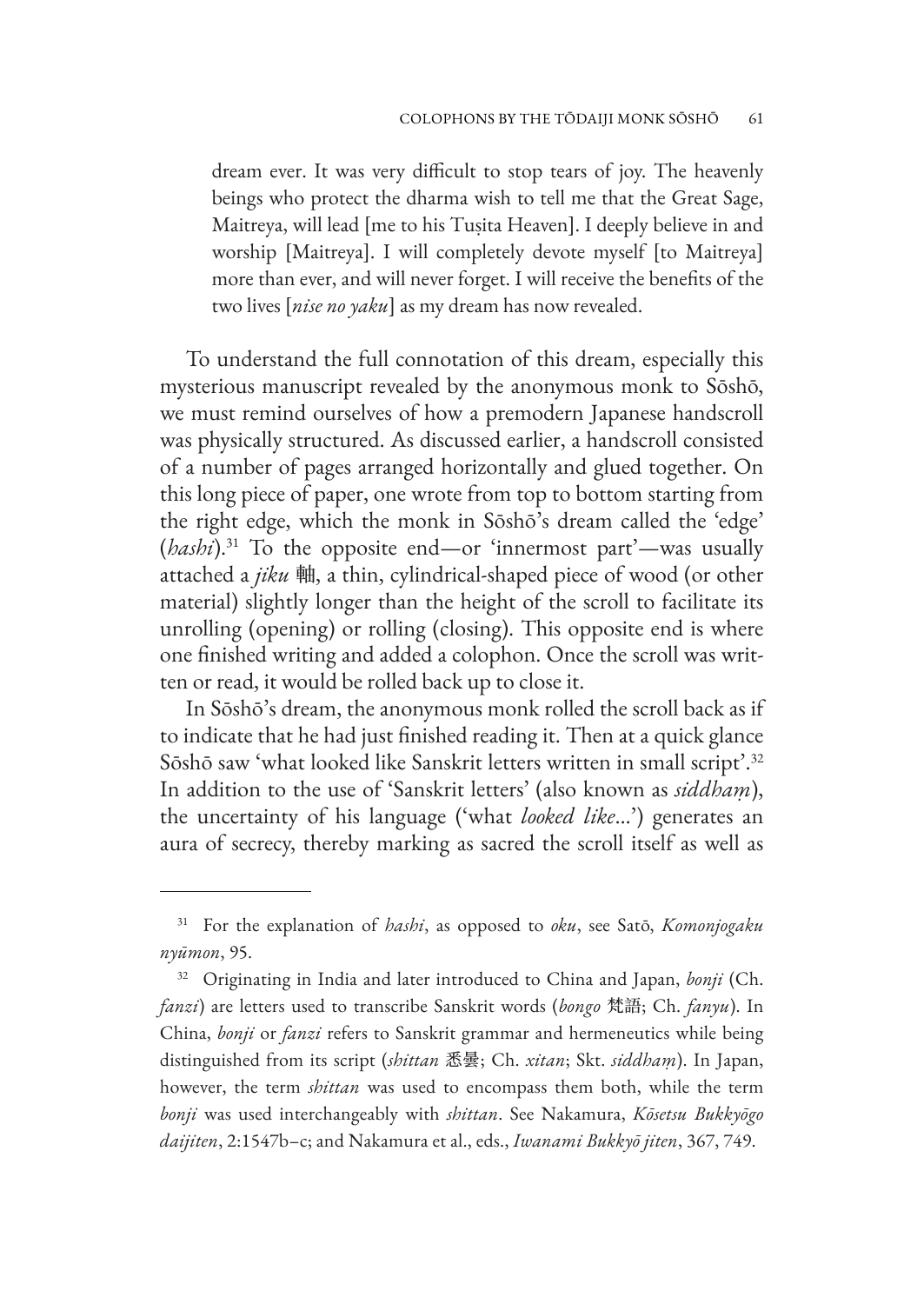its content, which was hidden and yet were about to be revealed to Sōshō. Then the anonymous monk showed the scroll and read it aloud to Sōshō, who then realized that it revealed the 'benefits of the two lives' that he was to receive. Thus the mysterious revelation was mediated by the written text as well as the actions surrounding it (e.g., reading the scroll or rolling it back)—the object and actions that characterized the life of scholar monks such as Sōshō.

Furthermore, the anonymous monk's act of rolling the scroll back up 'from the innermost part [*oku*] to the edge [*hashi*]' suggests the symbolic significance of colophons. *Okugaki*, the premodern Japanese word for 'colophon,' literally means 'innermost writing' (*oku-gaki*), or what is written in 'the innermost part' (*oku*) of the scroll. The anonymous monk performatively demonstrates this unique nature of *okugaki*—hidden from view when the scroll is rolled up, and revealed only at the end when it is unrolled.

The English word 'colophon' in its etymology means 'summit' or 'finishing touch', which concludes all that has been written.<sup>33</sup> Although *okugaki* similarly denotes conclusiveness, Sōshō's dream suggests that it also conceives a textual space differently as that which extends not only two-dimensionally (from one edge of the paper to the other edge when open) but also three-dimensionally (from the innermost to the outermost part when closed). In this textual universe, as imagined by Sōshō, *okugaki* is not just a secondary space to add supplementary information; rather it is an 'innermost', hidden space imbued with sanctity. $34$  This is where a copyist, compiler, and transmitter of a text signed their names and, in Sōshō's case, added personal details that could be either relevant or irrelevant to the text. Strictly speaking, this rich symbolism of the colophon applied only

<sup>33</sup> For the history of the term, see Schiegg, 'Scribes' Voices', 130.

<sup>34</sup> According to Yamasaki Makoto, in Japan, the term *okugaki* is often used interchangeably with *daibatsu* 題跋 (Ch. *tiba*). However, he distinguishes *tiba* as a unique literary convention developed during the Song dynasty, and widely popularized in the Ming (see Yamasaki, 'Janru to shite no daibatsu'). Further research is necessary to determine the meaning and usage of *okugaki* in Japanese literary history.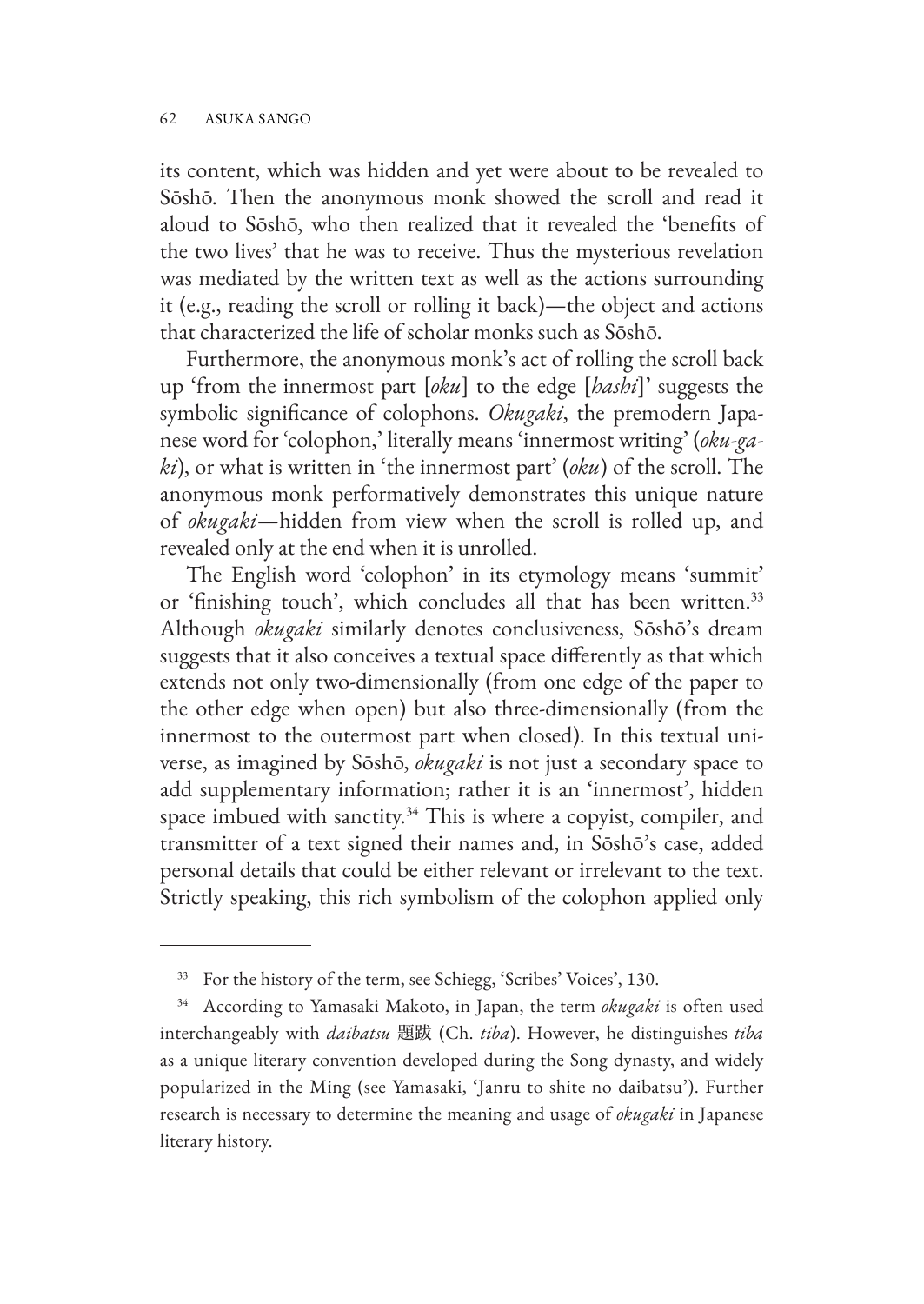to handscrolls, as illustrated in Sōshō's dream, but I speculate that colophons of bound books also derivatively took on this special connotation.

### Conclusion

The foregoing analysis of Sōshō's colophons challenges our common understanding of a colophon as 'a short paratext containing information about the production, internal organization and storage of a particular manuscript'.<sup>35</sup> How can we properly understand Sōshō's colophons that are not merely supplementary and secondary to the main text but that focus instead on Sōshō's own thoughts largely irrelevant to the text itself? Are his colophons paratexts or actual texts?

In his famous study of paratexts, Gérard Genette states, 'More than a boundary or a sealed border, the paratext is, rather, a *threshold*'.36 He continues: 'It is an "undefined zone" between the inside and the outside, a zone without any hard and fast boundary on either the inward side (turned toward the text) or the outward side (turned toward the world's discourse about the text), an edge'. Thus colophons are paratextual in their mediation between texts and contexts, and in the case of Sōshō's colophons, between assertive and expressive modalities. This renders colophons both ambiguous and liminal. The 'liminality' (which etymologically means a 'threshold'), as initially conceptualized by Arnold van Gennep and Victor Turner, refers to a passage from one's previous social status and identity to a new one.37 As Turner said, 'The attributes of liminality or of liminal *personae* ("threshold people") are necessarily ambiguous'38 because liminality dissolves and reorients one's sense of identity while bringing about a new understanding of the world and one's place in it.

Sōshō's colophons can be understood as liminal in two senses. First, they bring Sōshō from one mode of writing (copying an exist-

<sup>35</sup> Ciotti and Franceschini, 'Certain Times in Uncertain Places', 59.

<sup>36</sup> Genette, *Paratexts*, 1–2. Emphasis in the original.

<sup>37</sup> Van Gennep, *The Rites of Passage*; Turner, *The Ritual Process*.

<sup>38</sup> Turner, *Ritual Process*, 95. Emphasis in the original.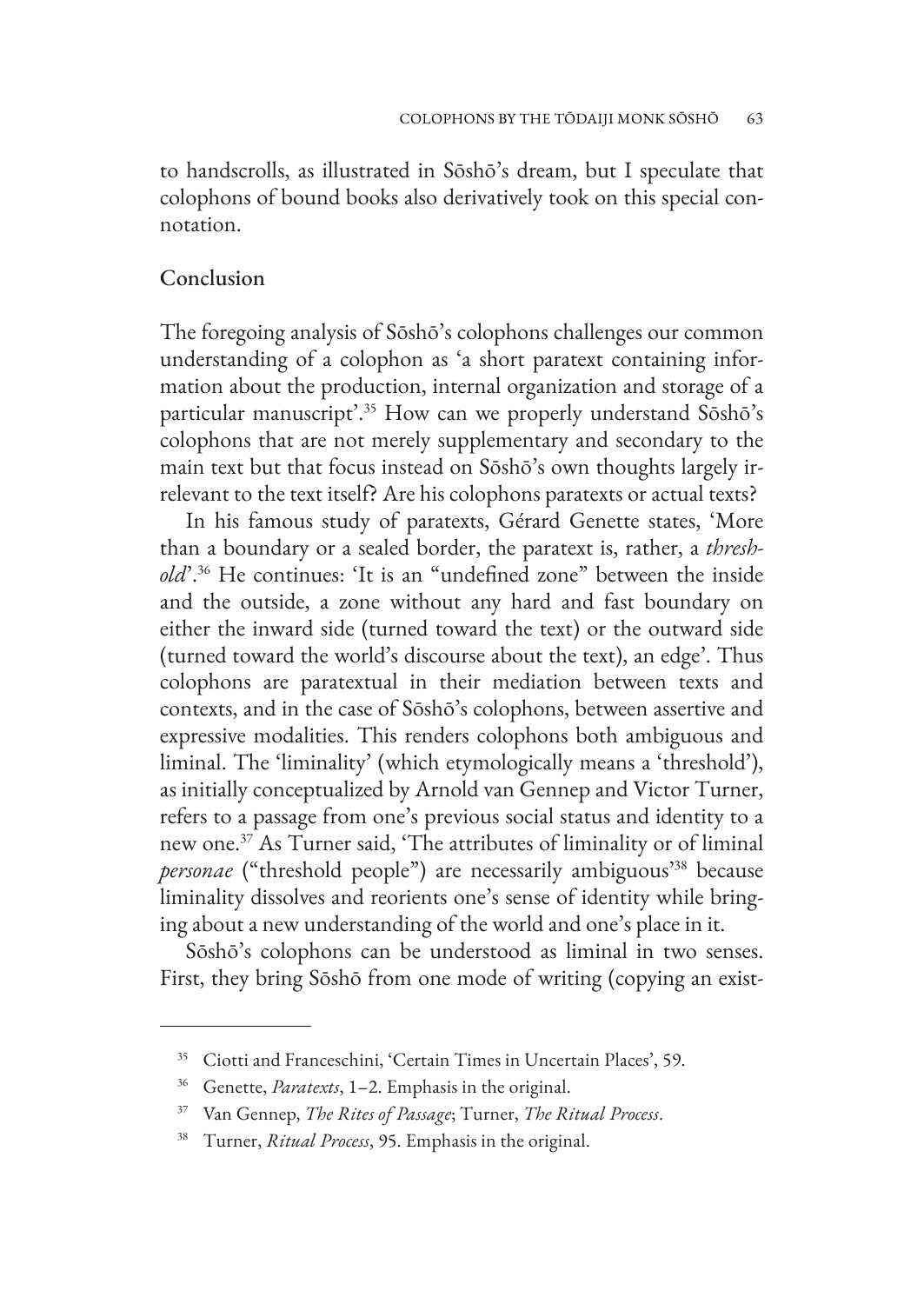ing text) to another mode (composing a new text by expressing his own thoughts). Second, the coexistence of both his assertive and expressive engagements in his colophons generates a transformative ambiguity that Turner spoke of, as exemplified by the way in which Sōshō processed his grief for Rikimyōmaru. Initially consumed by his grief, he became more in control of it as he began to understand the act of copying itself as a way of merit-making for the dead.

Furthermore, the liminality of the textual space of colophons seems appropriate for recording dreams. Dreams in general—even mundane ones—are liminal experiences. And so, it is fitting that Sōshō recorded in his colophons his extraordinary dream encounters with beings of the other world, such as his deceased grandmother and the mysterious monk with the mysterious scroll, both of whom bestowed on him a prophecy concerning his 'benefits of the two lives'—be it the cash gift from his grandmother, longevity, or his future birth in Maitreya's Heaven.

Why did he record these dreams in his colophons? How did Sōshō expect the reader to experience his texts and his colophons in particular? Although his true intentions are ultimately unknown, one can speculate that Sōshō's records of his dreams helped legitimize him as a Buddhist author or scribe of the *Shunka shūgetsu shō*, where prayers for the benefits of the two lives were central.

Here Genette's insight that a paratext is 'a zone not only of transition but also of *transaction*' is perhaps applicable; it is 'a privileged place of pragmatics and a strategy, of an influence on the public, an influence that … is at the service of a better reception for the text and a more pertinent reading of it'.<sup>39</sup> This is true not only of the colophons of the *Shunka shūgetsu shō*, which endorsed Sōshō's textual authority, but also of those of the *Myōhonshō*, where Sōshō ensured a 'more pertinent reading of it' by emphasizing the significance of this text as 'the most esoteric text about *inmyō*'. Of course, in the case of the *Myōhonshō*, the colophons helped generate, rather than 'a better reception for the text', the text's secret transmission instead, while also providing a space for the transmitters to sign their names

<sup>39</sup> Genette, *Paratexts*, 2. Emphasis in the original.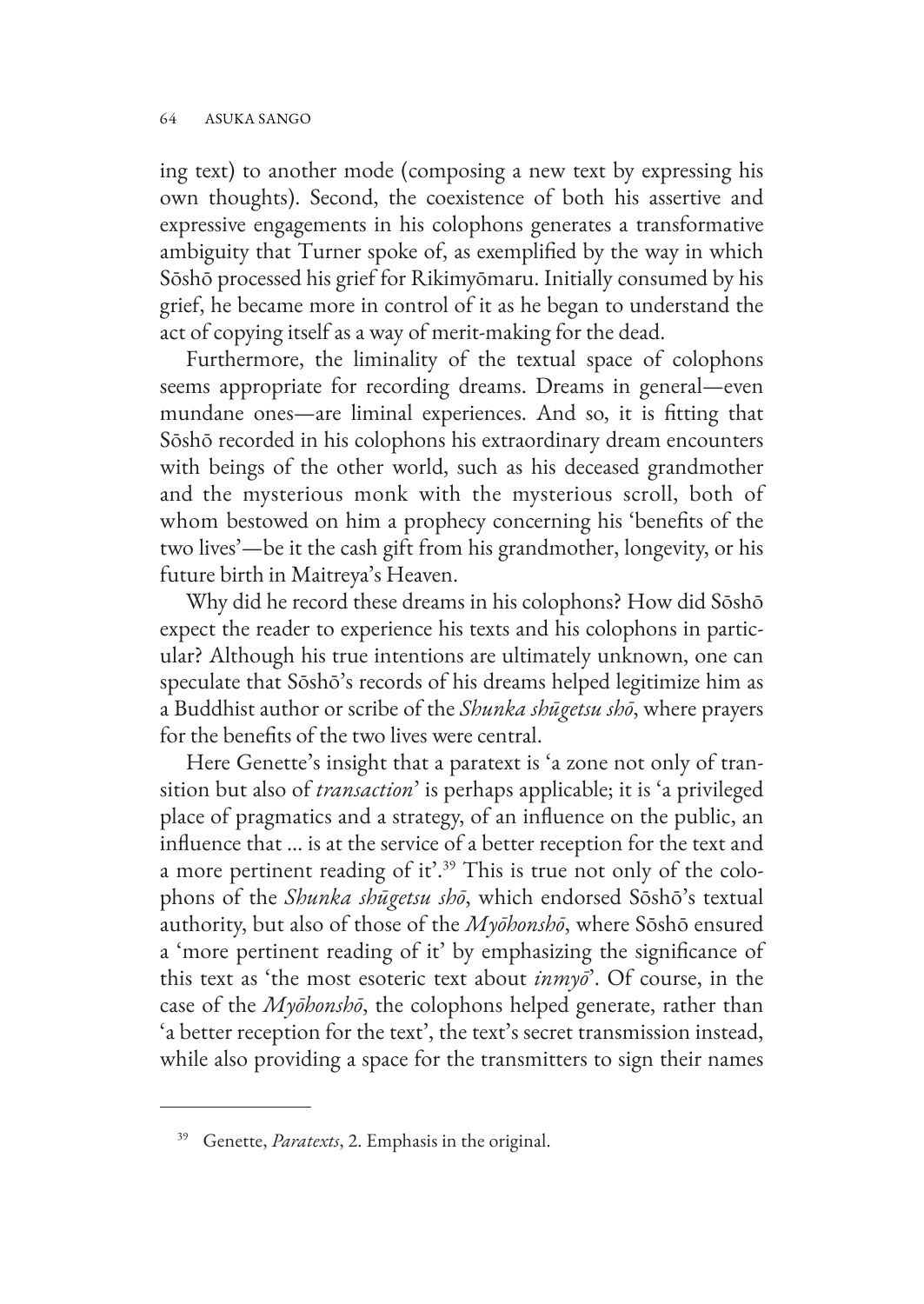and legitimize both their lineage as well as themselves as Buddhist scholars.

On the one hand, one must not overemphasize the applicability of Genette's and Turner's theories because medieval Buddhist authors such as Sōshō themselves may not have perceived a distinction or a 'threshold' between a text and a paratext in the same way Genette and Turner conceptualized. Also, future research is necessary to determine how prevalent Sōshō's style and view of colophons actually were. On the other hand, my analysis surely indicates a rich potential of studying colophons, not only as supplementary data, but also as the 'innermost writings' to be studied on their own terms.<sup>40</sup>

# **Bibliography**

#### Abbreviations

*DBZ Dai Nihon Bukkyō zensho* 大日本仏教全書 [Complete Buddhist Works of Japan]. Edited by Bussho Kankōkai 仏書刊行会. 151 vols. Tokyo: Bussho Kankōkai 仏書刊 行会, 1912–1937. *T Taishō shinshu daizōkyō* 大正新脩大蔵経. Edited by

Takakusu Junjirō 高楠順次郎 and Watanabe Kaigyoku 渡邊海旭. 85 vols. Tokyo: Taishō Issaikyō Kankōkai 大正 一切經刊行會, 1924–1934.

#### Primary Sources

*Daijō-e gimon rongi shō* 大乗会疑問論義抄 [Questions Discussed at the Mahāyāna Assembly]. By Sōshō 宗性 (1202–1278) in 1222.

<sup>&</sup>lt;sup>40</sup> For these important methodological cautions, I would like to thank the participants of the Cambridge Conference on Manuscript Culture, Cambridge, UK, August 2018, especially Professor T. H. Barrett, who offered critical and insightful comments for my paper, and pointed me to a more contextual and nuanced approach.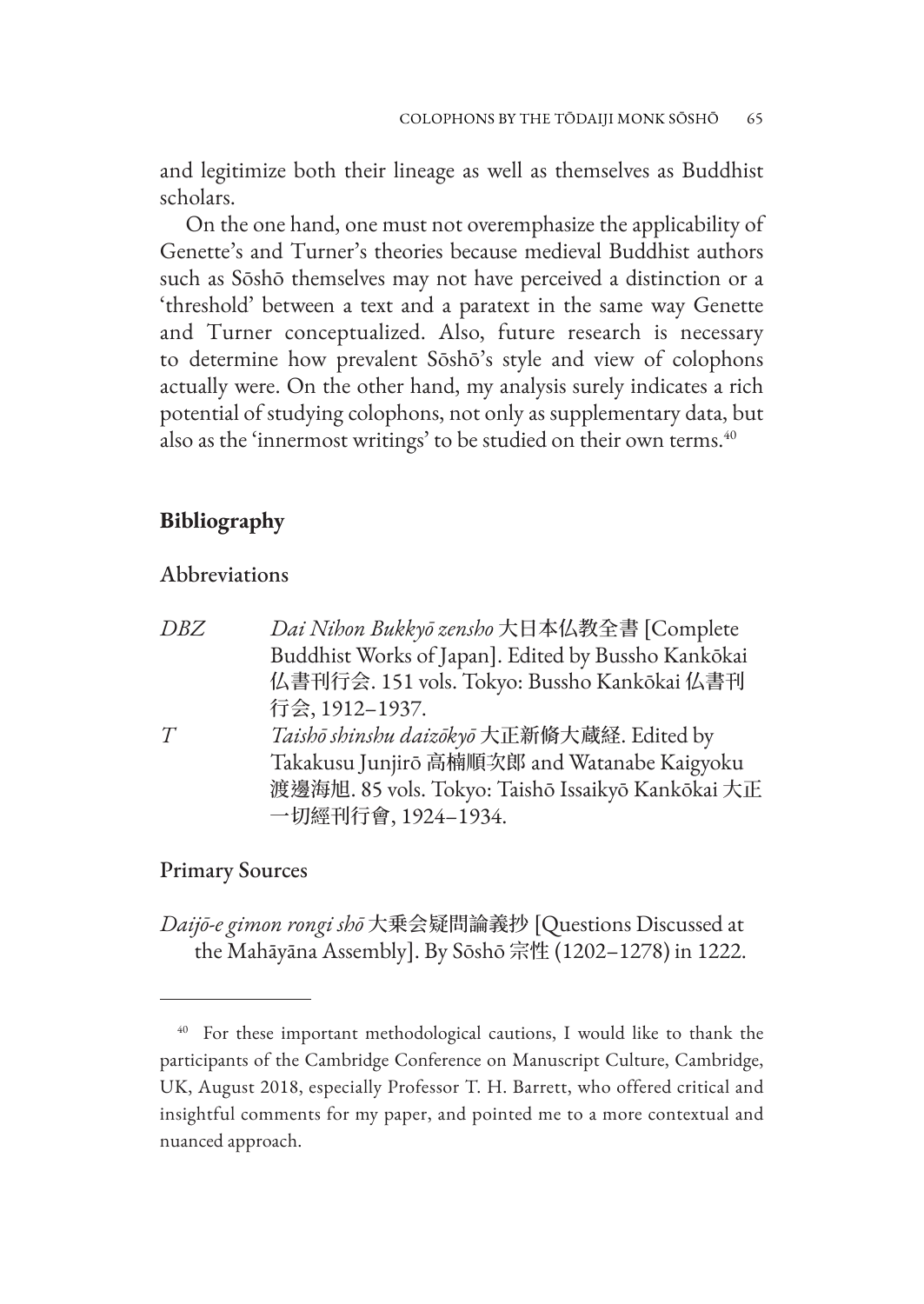66 ASUKA SANGO

Tōdaiji: Box 103, no. 47, vol. 1; Shiryō Hensanjo: 6114/7/12.

- *Jijiron shijishō* 地持論指示抄 [Excerpts of the *Pusa dichi jing*]. By Sōshō 宗性 (1202–1278) in 1275. Tōdaiji: Box 113, no. 88, vol. 1; Shiryō Hensanjo: 6114/7/95.
- *Kegon shū kōkun shō* 華厳宗香薫抄 [Collection of Debate Topics for the Thirty Lectures on the *Huayanjing tanxuan ji*]. By Sōshō 宗 性 (1202–1278) in 1275. Tōdaiji: Box 113, no. 8, vol. 1; Shiryō Hensanjo: 6114/7/27.
- *Kegon shū kōkun shō sō* 華厳宗香薫抄草 [A Draft of Collection of Debate Topics for the Thirty Lectures on the *Huayanjing tanxuan ji*]. By Sōshō 宗性 (1202–1278) in 1275. Tōdaiji: Box 113, no. 6, vol. 1; Shiryō Hensanjo: 6114/7/27.
- *Kegon soshi den* 華厳祖師伝 [Biography of the Huayan Patriarch]. By Sōshō 宗性 (1202–1278) in 1275. Tōdaiji: Box 103, no. 97, vol. 1; Shiryō Hensanjo: 6114/7/18.
- *Kindan akuji gonju zenkon seijō shō* 禁断悪事勤修善根誓状抄 [*Vows to Refrain from Evils and Practice Good*]. By Sōshō 宗性 (1202–1278) in 1258. Tōdaiji: Box 113, no. 112, vol. 1; Shiryō Hensanjo: 6114/7/98.
- *Myōhonshō* 明本抄 [*The Essentials of Buddhist Logic*]. Composed by Jōkei 貞慶 (1155–1213) in 1212, and copied by Sōshō 宗 性 (1202–1278) in 1255. Tōdaiji: Box 103, no. 94, vols. 1–11; Shiryō Hensanjo: 6114/7/15–17.
- *Myōhonshō sōjō keijō* 明本抄相承契状 [Pledge of the Transmission of the *Myōhonshō*], signed by Sōshō 宗性 (1202–1278) in 1255. Tōdaiji: Box 124, no. 37, vol. 1.
- *Shunka shūgetsu shō* 春華秋月抄 [Collection of Prayers]. By Sōshō 宗 性 (1202–1278) in 1238. Tōdaiji: Box 113, no. 123, vol. 1; Shiryō Hensanjo: 6114/7/106.

# Secondary Sources

- Blum, Mark Laurence. *The Origins and Development of Pure Land Buddhism: A Study and Translation of Gyōnen's* Jōdo Hōmon Genrushō. Oxford; New York: Oxford University Press, 2002.
- Bunkachō 文化庁 [Agency for Cultural Affairs]. 'Tōdaiji Sōshō hitsu shōgyō narabini shōroku bon, 214 shu' 東大寺宗性筆聖教並抄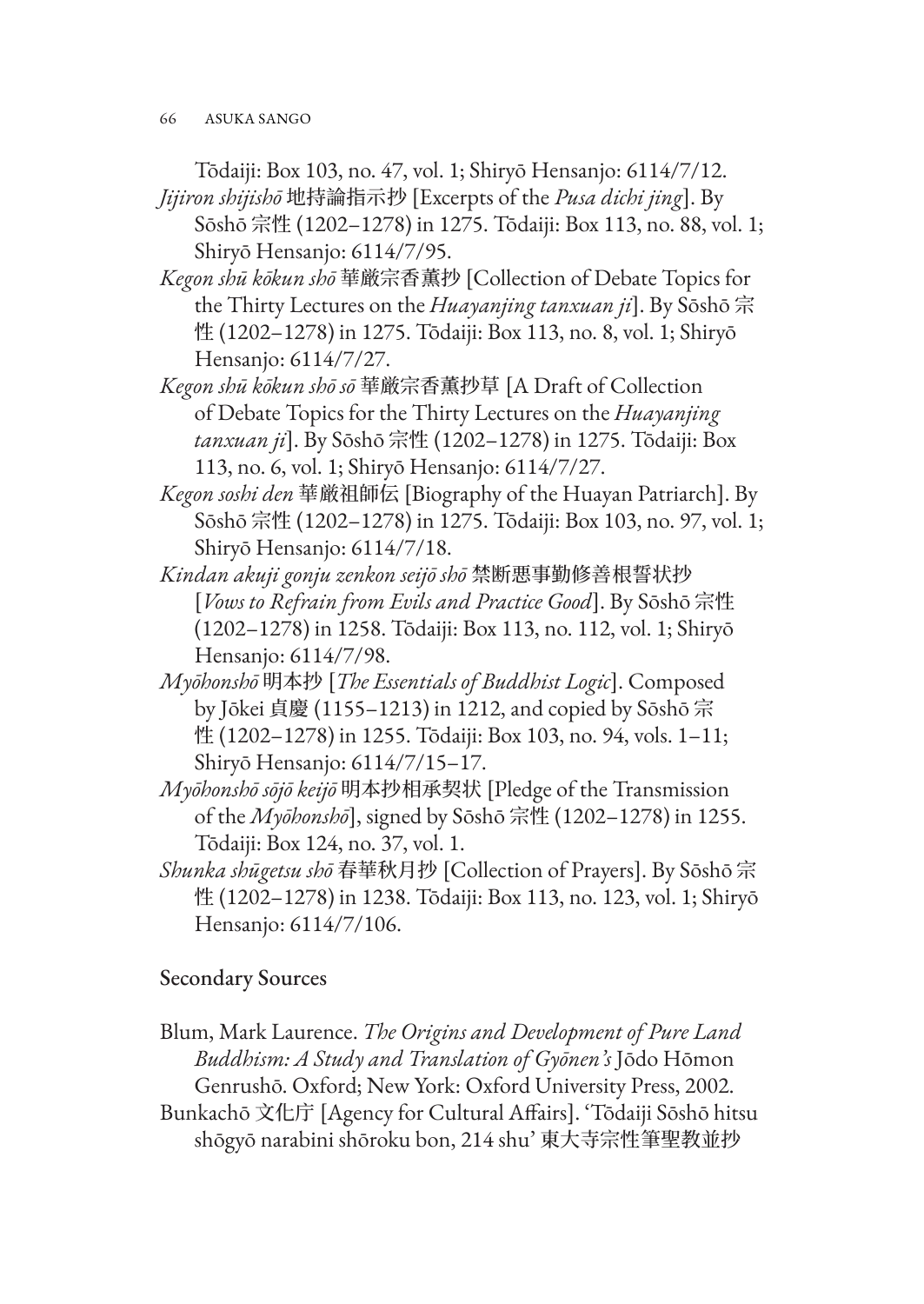録本 (二百十四種) [*Shōgyō* texts and excerpted texts written by the Tōdaiji monk Sōshō (214 items)]. *Kuni shitei bunkazai nado database* 国指定文化財等データベース [Database of National Cultural Properties and Other Relevant Information]. Accessed [August 21, 2020. https://kunishitei.bunka.go.jp/heritage/](https://kunishitei.bunka.go.jp/heritage/detail/201/8492) detail/201/8492.

- Ciotti, Giovanni, and Marco Franceschini. 'Certain Times in Uncertain Places: A Study on Scribal Colophons of Manuscripts Written in Tamil and Tamilian Grantha Scripts'. In *Tracing Manuscripts in Time and Space through Paratexts*, edited by Giovanni Ciotti and Hang Lin, 59–130. Berlin, Boston: De Gruyter, 2016.
- Faure, Bernard. *The Red Thread: Buddhist Approaches to Sexuality*. Princeton: Princeton University Press, 1998.
- Foucault, Michel. 'What is an Author?'. In *Aesthetics, Method, and Epistemology: Essential Works of Foucault, 1954–1984*, vol. 2, edited by James D. Faubion and translated by Robert Hurley et al., 205–22. New York: New Press, 1998.
- Gennep, Arnold Van. *The Rites of Passage*. London: Routledge & Paul, 1960.
- Genette, Gérard. *Paratexts: Thresholds of Interpretation*. Literature, Culture, Theory 20. Cambridge: Cambridge University Press, 1997.
- Hiraoka Jōkai 平岡定海. *Tōdaiji jiten* 東大寺辞典 [Dictionary of the Tōdaiji Temple]. Tokyo: Tōkyōdō Shuppan 東京堂書店, 1980.

———. *Tōdaiji Sōshō Shōnin no kenkyū narabini shiryō* 東大寺宗性上 人の研究並史料 [The Study of the Tōdaiji Monk Sōshō and His Texts]. 3 vols. Tokyo: Nihon Gakujutsu Shinkōkai 日本學術振興 會, 1958–1960.

Kuwayama Kōnen 桑山浩然, Hariu Kunio 針生邦男, and Takazawa Minoru 高沢実. 'Tōdaiji Toshokan shozō Sōshō Shōnin kankei tenseki chōsa, satsuei' 東大寺図書館所蔵宗性上人関係典籍調 査・撮影 [The Examination and Photographic Reproduction of Monk Sōshō's Texts Preserved at the Tōdaiji Temple]. *Tōkyō Daigaku Shiryō Hensanjo hō* 東京大学史料編纂所報 [Report on the Activities of the Historiographical Institute] 6 (1971): 142.

Nagamura Makoto 永村眞. *Chūsei jiin shiryōron* 中世寺院史料論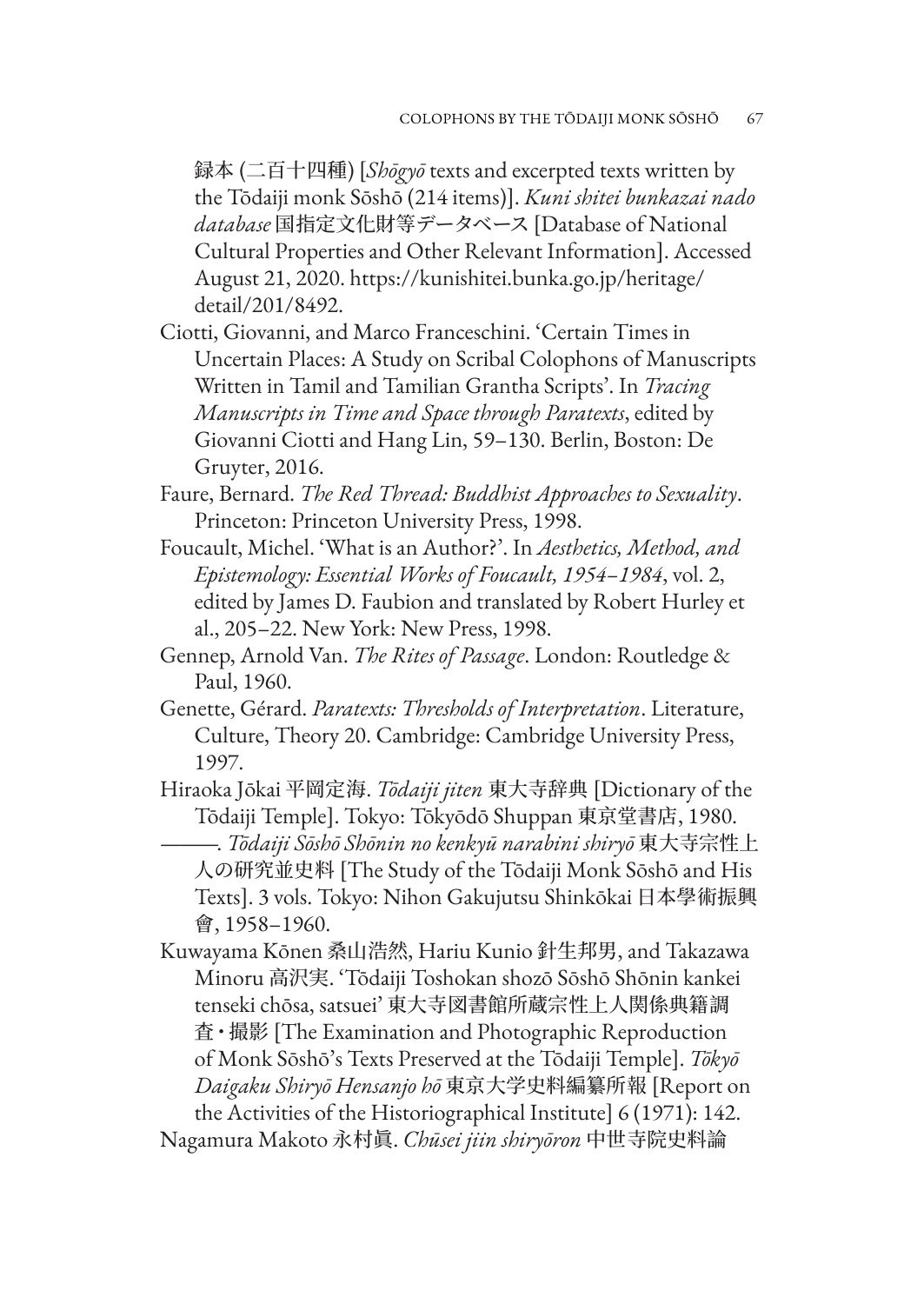[A Study of Medieval Temple Documents]. Tokyo: Yoshikawa Kōbunkan 吉川弘文館, 2000.

- Nakamura Hajime 中村元. *Kōsetsu Bukkyōgo daijiten* 広説佛教語大 辞典 [Dictionary of Buddhist Terms]. Tokyo: Tōkyō Shoseki 東 京書籍, 2001.
- Nakamura Hajime 中村元, et al., eds. *Iwanami Bukkyō jiten* 岩波 仏教辞典 [Iwanami Dictionary of Buddhism]. Tokyo: Iwanami Shoten 岩波書店, 1989.
- Green, Ronald S, and Chanju Mun. *Gyōnen's Transmission of the Buddha Dharma in Three Countries*. Numen Book Series, Volume 159. Leiden: Brill, 2018.
- Ruppert, Brian. 'A Tale of Catalogs and Colophons: The Scope of the Lineage, the Touch of the Master and Discourses of Authenticity in Medieval Shingon Buddhism'. In *Scholars of Buddhism in Japan: Buddhist Studies in the 21st Century*, edited by James Baskind, 49–66. Kyoto: International Research Center for Japanese Studies, 2008.
- Sango, Asuka. 'Buddhist Debate and the Production and Transmission of Shōgyō in Medieval Japan'. *Japanese Journal of Religious Studies* 39, no. 2 (2012): 241–73.
	- ———. 'Buddhist Debate in Medieval Japan'. *Religion Compass* 9, no. 7 (2015): 216–25.
	- ———. 'The Power of Copying and the Materiality of Learning: The Manuscript Production of the Tōdaiji Monk Sōshō (1202–1278)'. Paper presented at the Conference on Buddhist Manuscript Cultures, Princeton University, Princeton, NJ, January 22, 2017.
- ———. 'Sōshō's (1202–1278) *Vows to Refrain from Evils and Practice Good*: A Minority Report of the Precept Revival Movement in Medieval Japan'. Paper presented at the annual meeting of the American Academy of Religion, Boston, MA, November 20, 2017.
- Satō Shin'ichi 佐藤進一. *Komonjogaku nyūmon* 古文書学入 門 [Introduction to Diplomatics]. Tōkyō: Hōsei Daigaku Shuppankyoku 法政大學出版局, 1997.
- Turner, Victor W. *The Ritual Process: Structure and Anti-structure*. Lewis Henry Morgan Lectures, 1966. New York: Aldine De